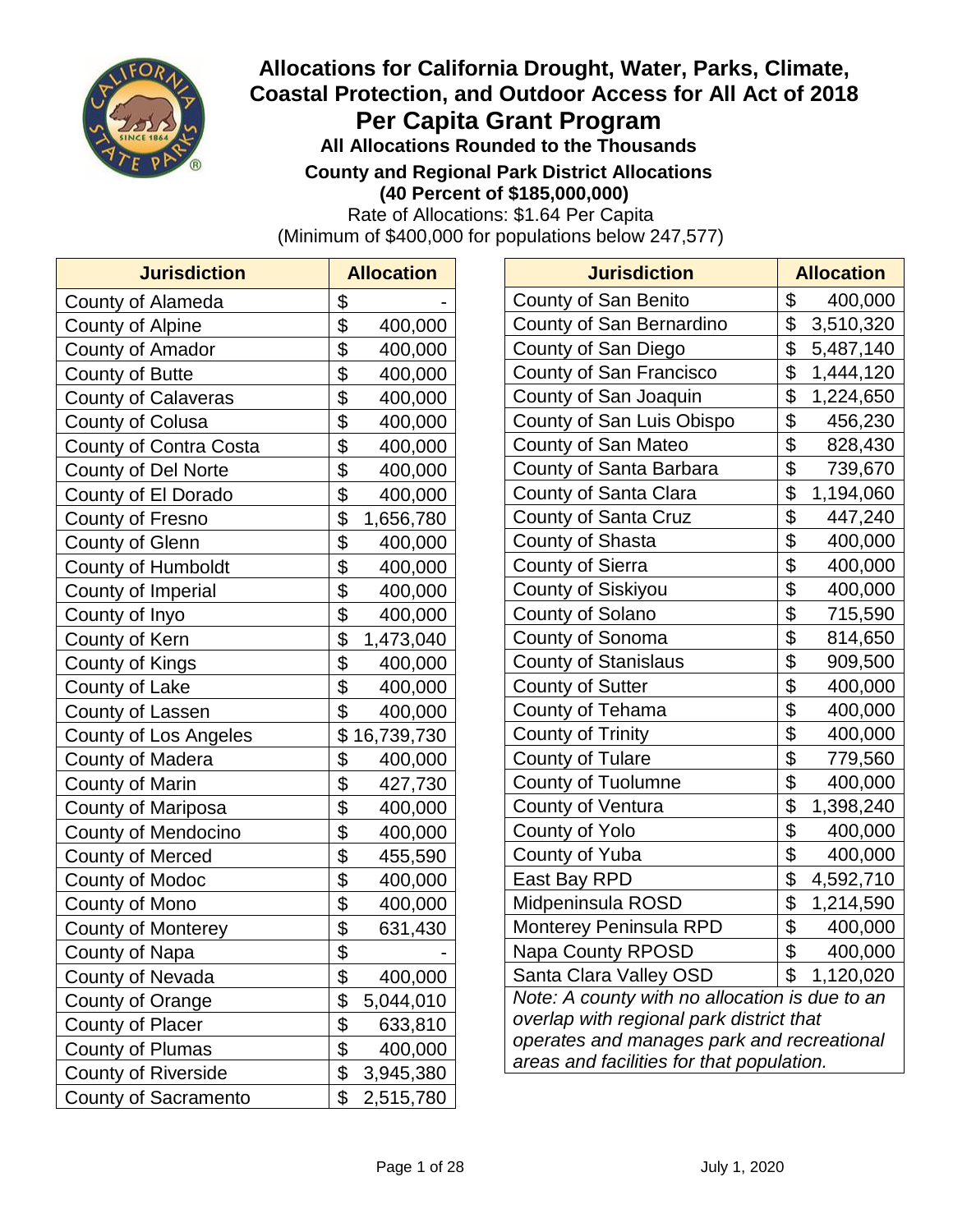# **City and District Allocations Per Capita Program (60 Percent of \$185,000,000 plus \$2,000,000)**

| <b>County</b> | <b>Jurisdiction</b>                       | <b>Allocation</b>         |
|---------------|-------------------------------------------|---------------------------|
| Alameda       | City of Alameda                           | \$177,952                 |
| Alameda       | City of Albany                            | \$<br>177,952             |
| Alameda       | City of Berkeley                          | \$177,952                 |
| Alameda       | City of Dublin                            | \$<br>177,952             |
| Alameda       | City of Emeryville                        | \$<br>177,952             |
| Alameda       | City of Fremont                           | \$<br>177,952             |
| Alameda       | City of Livermore                         | \$<br>177,952             |
| Alameda       | <b>City of Newark</b>                     | \$<br>177,952             |
| Alameda       | City of Oakland                           | \$<br>177,952             |
| Alameda       | City of Piedmont                          | \$<br>177,952             |
| Alameda       | City of Pleasanton                        | \$<br>177,952             |
| Alameda       | City of San Leandro                       | \$<br>177,952             |
| Alameda       | City of Union City                        | \$<br>177,952             |
| Alameda       | Hayward Area RPD                          | \$<br>177,952             |
| Alameda       | Livermore Area RPD                        | \$<br>177,952             |
| Alpine        | <b>Kirkwood Meadows PUD</b>               | \$<br>177,952             |
| Amador        | City of Amador                            | \$177,952                 |
| Amador        | City of Ione                              | 177,952<br>\$             |
| Amador        | City of Jackson                           | \$<br>177,952             |
| Amador        | City of Plymouth                          | \$<br>177,952             |
| Amador        | <b>City of Sutter Creek</b>               | $\mathfrak{S}$<br>177,952 |
| Amador        | <b>Jackson Valley Irrigation District</b> | \$<br>177,952             |
| Amador        | Pine Grove CSD                            | \$<br>177,952             |
| Amador        | Volcano CSD                               | \$<br>177,952             |
| <b>Butte</b>  | Chico Area RPD                            | \$<br>177,952             |
| <b>Butte</b>  | City of Biggs                             | \$177,952                 |
| <b>Butte</b>  | City of Chico                             | \$177,952                 |
| <b>Butte</b>  | City of Gridley                           | \$177,952                 |
| <b>Butte</b>  | City of Oroville                          | \$177,952                 |
| <b>Butte</b>  | Durham RPD                                | \$177,952                 |
| <b>Butte</b>  | <b>Feather River RPD</b>                  | \$177,952                 |
| <b>Butte</b>  | Paradise RPD                              | \$177,952                 |
| <b>Butte</b>  | Town of Paradise                          | \$177,952                 |
| Calaveras     | City of Angels                            | \$177,952                 |
| Calaveras     | Mokelumne Hill Veterans Memorial District | \$177,952                 |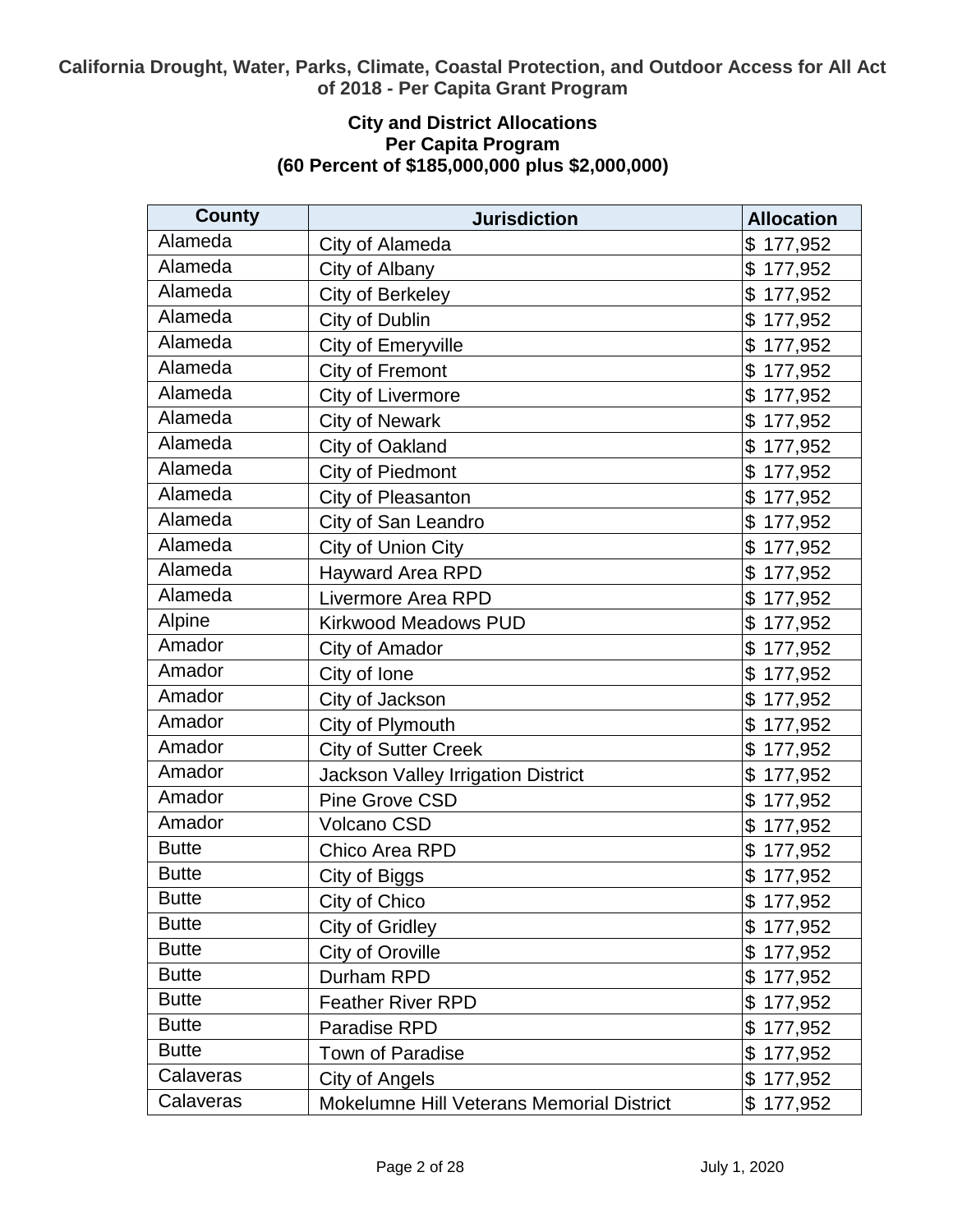| <b>County</b>    | <b>Jurisdiction</b>                  | <b>Allocation</b> |
|------------------|--------------------------------------|-------------------|
| Calaveras        | San Andreas RPD                      | \$177,952         |
| Colusa           | <b>Arbuckle PRD</b>                  | \$<br>177,952     |
| Colusa           | City of Colusa                       | \$<br>177,952     |
| Colusa           | City of Williams                     | \$<br>177,952     |
| Colusa           | <b>Maxwell PRD</b>                   | \$<br>177,952     |
| Contra Costa     | Ambrose RPD                          | \$<br>177,952     |
| Contra Costa     | <b>Bethel Island MID</b>             | \$<br>177,952     |
| Contra Costa     | City of Antioch                      | \$<br>177,952     |
| Contra Costa     | City of Brentwood                    | \$<br>177,952     |
| Contra Costa     | City of Clayton                      | \$<br>177,952     |
| Contra Costa     | City of Concord                      | \$<br>177,952     |
| Contra Costa     | City of El Cerrito                   | \$<br>177,952     |
| Contra Costa     | <b>City of Hercules</b>              | \$<br>177,952     |
| Contra Costa     | City of Lafayette                    | \$<br>177,952     |
| Contra Costa     | <b>City of Martinez</b>              | \$<br>177,952     |
| Contra Costa     | City of Oakley                       | \$<br>177,952     |
| Contra Costa     | City of Orinda                       | \$<br>177,952     |
| Contra Costa     | City of Pinole                       | 177,952<br>\$     |
| Contra Costa     | City of Pittsburg                    | \$<br>177,952     |
| Contra Costa     | City of Pleasant Hill                | \$<br>177,952     |
| Contra Costa     | City of Richmond                     | \$<br>177,952     |
| Contra Costa     | City of San Pablo                    | \$<br>177,952     |
| Contra Costa     | City of San Ramon                    | \$<br>177,952     |
| Contra Costa     | <b>City of Walnut Creek</b>          | \$<br>177,952     |
| Contra Costa     | <b>Crockett CSD</b>                  | \$<br>177,952     |
| Contra Costa     | Kensington Police Protection and CSD | \$<br>177,952     |
| Contra Costa     | <b>Pleasant Hill RPD</b>             | \$177,952         |
| Contra Costa     | <b>Town of Danville</b>              | \$177,952         |
| Contra Costa     | Town of Discovery Bay CSD            | \$<br>177,952     |
| Contra Costa     | Town of Moraga                       | \$177,952         |
| <b>Del Norte</b> | City of Crescent City                | \$177,952         |
| El Dorado        | <b>Cameron Park CSD</b>              | \$<br>177,952     |
| El Dorado        | <b>City of Placerville</b>           | \$177,952         |
| El Dorado        | City of South Lake Tahoe             | \$<br>177,952     |
| El Dorado        | El Dorado Hills CSD                  | \$<br>177,952     |
| El Dorado        | <b>Fallen Leaf Lake CSD</b>          | \$177,952         |
| El Dorado        | Georgetown Divide RD                 | \$177,952         |
| El Dorado        | <b>Tahoe Paradise RPD</b>            | \$177,952         |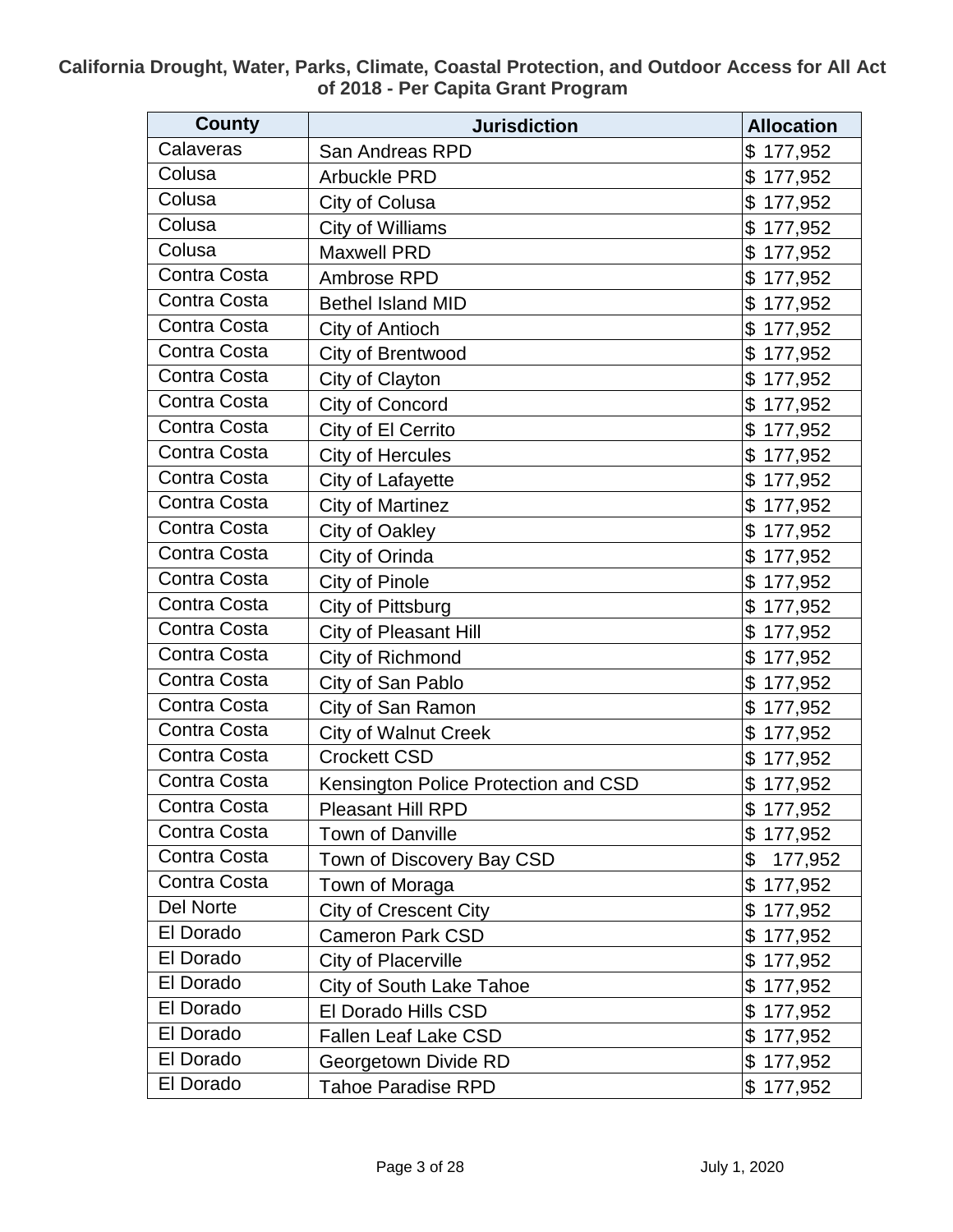| <b>County</b> | <b>Jurisdiction</b>                     | <b>Allocation</b> |
|---------------|-----------------------------------------|-------------------|
| Fresno        | Calwa PRD                               | \$<br>177,952     |
| Fresno        | City of Clovis                          | \$<br>177,952     |
| Fresno        | City of Coalinga                        | \$<br>177,952     |
| Fresno        | City of Firebaugh                       | 177,952<br>\$     |
| Fresno        | City of Fowler                          | \$<br>177,952     |
| Fresno        | City of Fresno                          | \$<br>177,952     |
| Fresno        | City of Huron                           | \$<br>177,952     |
| Fresno        | City of Kerman                          | \$<br>177,952     |
| Fresno        | City of Kingsburg                       | \$<br>177,952     |
| Fresno        | City of Mendota                         | \$<br>177,952     |
| Fresno        | <b>City of Orange Cove</b>              | \$<br>177,952     |
| Fresno        | <b>City of Parlier</b>                  | \$<br>177,952     |
| Fresno        | City of Reedley                         | \$<br>177,952     |
| Fresno        | City of San Joaquin                     | \$<br>177,952     |
| Fresno        | City of Sanger                          | \$<br>177,952     |
| Fresno        | City of Selma                           | \$<br>177,952     |
| Fresno        | Coalinga-Huron RPD                      | \$<br>177,952     |
| Fresno        | Del Rey CSD                             | \$<br>177,952     |
| Fresno        | Lanare CSD                              | \$<br>177,952     |
| Fresno        | <b>Malaga County Water District</b>     | \$<br>177,952     |
| Glenn         | City of Orland                          | \$<br>177,952     |
| Glenn         | City of Willows                         | \$<br>177,952     |
| Glenn         | <b>Elk Creek CSD</b>                    | \$<br>177,952     |
| Glenn         | Hamilton City CSD                       | \$<br>177,952     |
| Humboldt      | City of Arcata                          | \$<br>177,952     |
| Humboldt      | City of Blue Lake                       | \$<br>177,952     |
| Humboldt      | City of Eureka                          | \$177,952         |
| Humboldt      | City of Ferndale                        | \$177,952         |
| Humboldt      | City of Fortuna                         | \$<br>177,952     |
| Humboldt      | City of Rio Dell                        | \$<br>177,952     |
| Humboldt      | City of Trinidad                        | \$<br>177,952     |
| Humboldt      | Manila CSD                              | \$<br>177,952     |
| Humboldt      | McKinleyville CSD                       | \$<br>177,952     |
| Humboldt      | North Humboldt RPD                      | \$<br>177,952     |
| Humboldt      | <b>Resort Improvement District No.1</b> | \$<br>177,952     |
| Humboldt      | <b>Rohner Community PRD</b>             | \$<br>177,952     |
| Humboldt      | <b>Willow Creek CSD</b>                 | \$<br>177,952     |
| Imperial      | <b>Bombay Beach CSD</b>                 | \$177,952         |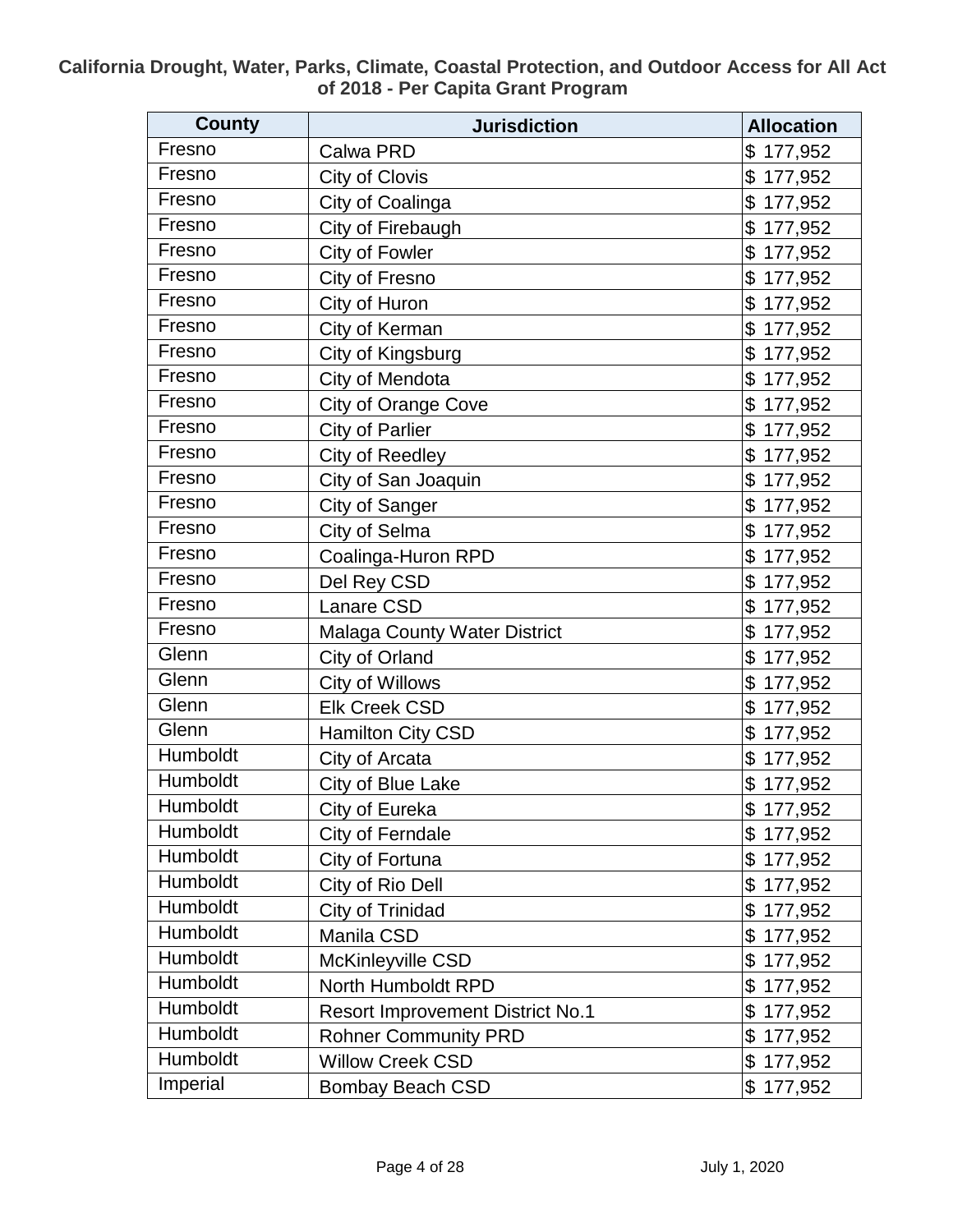| <b>County</b> | <b>Jurisdiction</b>                 | <b>Allocation</b> |
|---------------|-------------------------------------|-------------------|
| Imperial      | City of Brawley                     | \$<br>177,952     |
| Imperial      | City of Calexico                    | \$<br>177,952     |
| Imperial      | City of Calipatria                  | \$<br>177,952     |
| Imperial      | City of El Centro                   | \$<br>177,952     |
| Imperial      | City of Holtville                   | \$<br>177,952     |
| Imperial      | City of Imperial                    | \$<br>177,952     |
| Imperial      | City of Westmorland                 | \$<br>177,952     |
| Imperial      | <b>Heber PUD</b>                    | \$<br>177,952     |
| Imperial      | Salton CSD                          | \$<br>177,952     |
| Imperial      | <b>Seeley County Water District</b> | \$<br>177,952     |
| Inyo          | City of Bishop                      | \$<br>177,952     |
| Kern          | <b>Bear Mountain RPD</b>            | \$<br>177,952     |
| Kern          | <b>Bear Valley CSD</b>              | \$<br>177,952     |
| Kern          | <b>Buttonwillow PRD</b>             | \$<br>177,952     |
| Kern          | City of Arvin                       | \$<br>177,952     |
| Kern          | City of Bakersfield                 | \$<br>177,952     |
| Kern          | City of California City             | \$<br>177,952     |
| Kern          | City of Delano                      | \$<br>177,952     |
| Kern          | City of Maricopa                    | \$<br>177,952     |
| Kern          | <b>City of Ridgecrest</b>           | \$<br>177,952     |
| Kern          | City of Shafter                     | \$<br>177,952     |
| Kern          | City of Taft                        | \$<br>177,952     |
| Kern          | City of Tehachapi                   | \$<br>177,952     |
| Kern          | City of Wasco                       | \$<br>177,952     |
| Kern          | <b>McFarland RPD</b>                | \$<br>177,952     |
| Kern          | North of the River RPD              | \$<br>177,952     |
| Kern          | <b>Shafter RPD</b>                  | \$177,952         |
| Kern          | <b>Stallion Springs CSD</b>         | \$177,952         |
| Kern          | <b>Tehachapi Valley RPD</b>         | \$177,952         |
| Kern          | Wasco RPD                           | \$<br>177,952     |
| Kern          | West Side RPD                       | \$177,952         |
| <b>Kings</b>  | City of Avenal                      | \$<br>177,952     |
| <b>Kings</b>  | City of Corcoran                    | \$177,952         |
| <b>Kings</b>  | City of Hanford                     | \$<br>177,952     |
| <b>Kings</b>  | City of Lemoore                     | \$177,952         |
| Lake          | <b>City of Clearlake</b>            | \$177,952         |
| Lake          | City of Lakeport                    | \$177,952         |
| Lassen        | <b>City of Susanville</b>           | \$177,952         |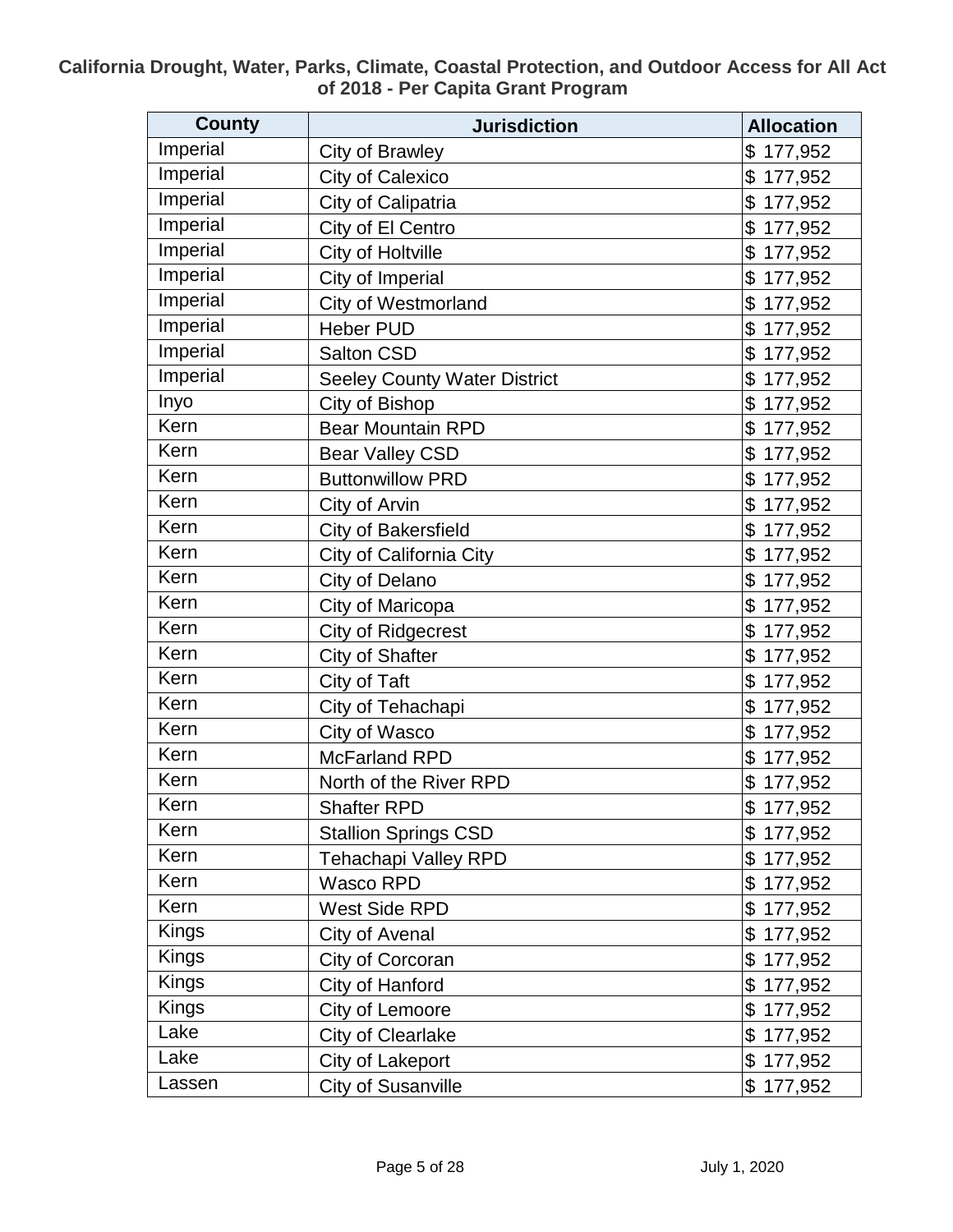| <b>County</b> | <b>Jurisdiction</b>             | <b>Allocation</b> |
|---------------|---------------------------------|-------------------|
| Lassen        | <b>Leavitt Lake CSD</b>         | \$<br>177,952     |
| Lassen        | <b>Westwood CSD</b>             | \$<br>177,952     |
| Los Angeles   | City of Alhambra                | \$<br>177,952     |
| Los Angeles   | City of Arcadia                 | \$<br>177,952     |
| Los Angeles   | City of Artesia                 | \$<br>177,952     |
| Los Angeles   | City of Avalon                  | \$<br>177,952     |
| Los Angeles   | City of Azusa                   | \$<br>177,952     |
| Los Angeles   | City of Baldwin Park            | \$<br>177,952     |
| Los Angeles   | City of Bell                    | \$<br>177,952     |
| Los Angeles   | <b>City of Bell Gardens</b>     | \$<br>177,952     |
| Los Angeles   | City of Bellflower              | \$<br>177,952     |
| Los Angeles   | City of Beverly Hills           | \$<br>177,952     |
| Los Angeles   | City of Bradbury                | \$<br>177,952     |
| Los Angeles   | City of Burbank                 | \$<br>177,952     |
| Los Angeles   | City of Calabasas               | \$<br>177,952     |
| Los Angeles   | City of Carson                  | \$<br>177,952     |
| Los Angeles   | <b>City of Cerritos</b>         | \$<br>177,952     |
| Los Angeles   | <b>City of Claremont</b>        | 177,952<br>\$     |
| Los Angeles   | <b>City of Commerce</b>         | \$<br>177,952     |
| Los Angeles   | City of Compton                 | \$<br>177,952     |
| Los Angeles   | City of Covina                  | \$<br>177,952     |
| Los Angeles   | City of Cudahy                  | \$<br>177,952     |
| Los Angeles   | City of Culver City             | \$<br>177,952     |
| Los Angeles   | City of Diamond Bar             | \$<br>177,952     |
| Los Angeles   | City of Downey                  | \$<br>177,952     |
| Los Angeles   | <b>City of Duarte</b>           | \$<br>177,952     |
| Los Angeles   | City of El Monte                | \$177,952         |
| Los Angeles   | City of El Segundo              | \$177,952         |
| Los Angeles   | City of Gardena                 | \$177,952         |
| Los Angeles   | <b>City of Glendale</b>         | \$<br>177,952     |
| Los Angeles   | City of Glendora                | \$<br>177,952     |
| Los Angeles   | <b>City of Hawaiian Gardens</b> | \$<br>177,952     |
| Los Angeles   | City of Hawthorne               | \$<br>177,952     |
| Los Angeles   | City of Hermosa Beach           | \$<br>177,952     |
| Los Angeles   | City of Hidden Hills            | \$<br>177,952     |
| Los Angeles   | City of Huntington Park         | \$<br>177,952     |
| Los Angeles   | City of Inglewood               | \$<br>177,952     |
| Los Angeles   | City of Irwindale               | \$177,952         |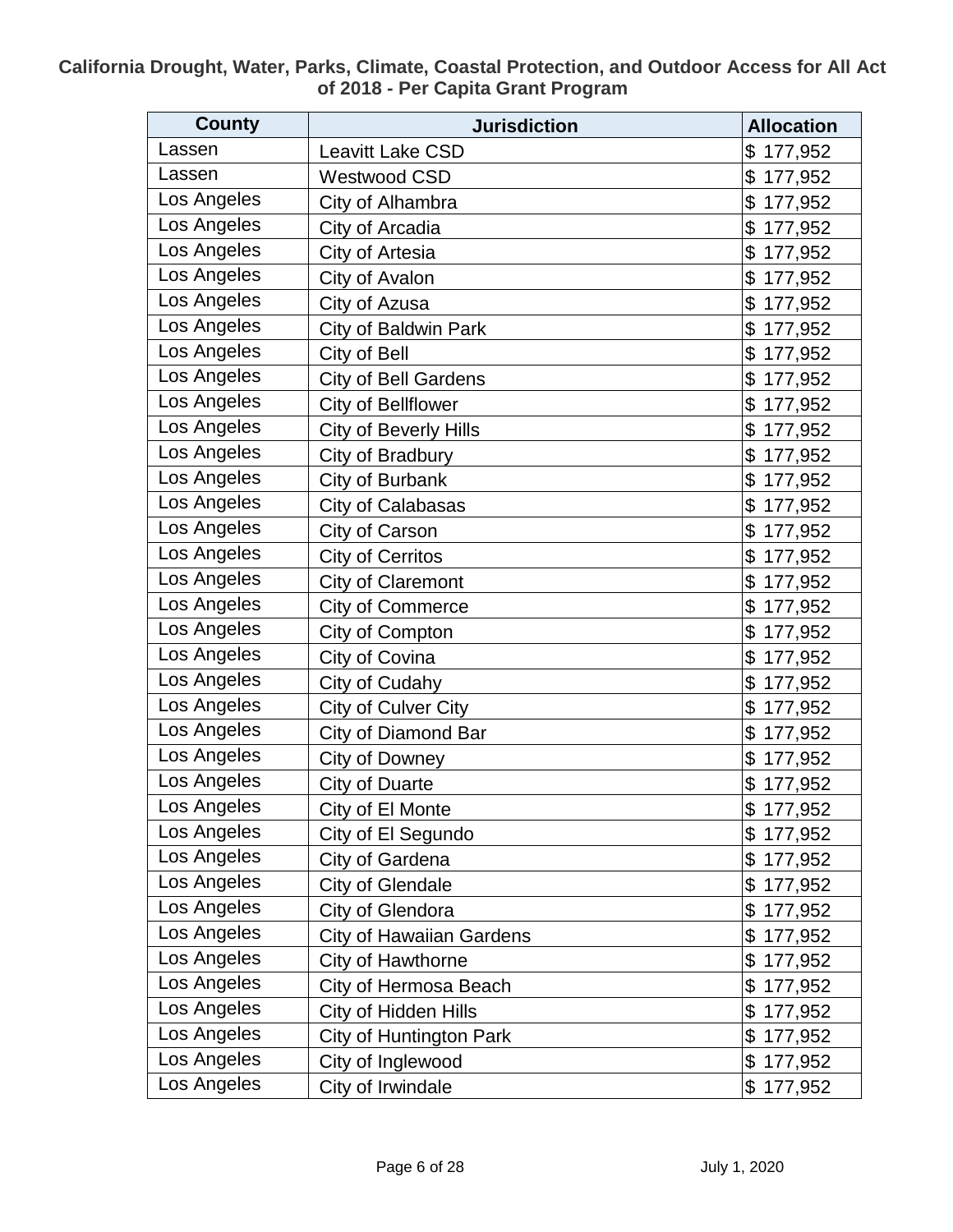| <b>County</b> | <b>Jurisdiction</b>                  | <b>Allocation</b> |
|---------------|--------------------------------------|-------------------|
| Los Angeles   | City of La Cañada Flintridge         | \$<br>177,952     |
| Los Angeles   | City of La Habra Heights             | \$<br>177,952     |
| Los Angeles   | City of La Mirada                    | \$<br>177,952     |
| Los Angeles   | City of La Puente                    | \$<br>177,952     |
| Los Angeles   | City of La Verne                     | \$<br>177,952     |
| Los Angeles   | City of Lakewood                     | \$<br>177,952     |
| Los Angeles   | City of Lancaster                    | \$<br>177,952     |
| Los Angeles   | City of Lawndale                     | \$<br>177,952     |
| Los Angeles   | City of Lomita                       | \$<br>177,952     |
| Los Angeles   | City of Long Beach                   | \$<br>177,952     |
| Los Angeles   | City of Los Angeles                  | \$<br>177,952     |
| Los Angeles   | City of Lynwood                      | \$<br>177,952     |
| Los Angeles   | City of Malibu                       | \$<br>177,952     |
| Los Angeles   | City of Manhattan Beach              | \$<br>177,952     |
| Los Angeles   | City of Maywood                      | \$<br>177,952     |
| Los Angeles   | City of Monrovia                     | \$<br>177,952     |
| Los Angeles   | City of Montebello                   | \$<br>177,952     |
| Los Angeles   | <b>City of Monterey Park</b>         | \$<br>177,952     |
| Los Angeles   | <b>City of Norwalk</b>               | \$<br>177,952     |
| Los Angeles   | City of Palmdale                     | \$<br>177,952     |
| Los Angeles   | <b>City of Palos Verdes Estates</b>  | \$<br>177,952     |
| Los Angeles   | City of Paramount                    | \$<br>177,952     |
| Los Angeles   | City of Pasadena                     | \$<br>177,952     |
| Los Angeles   | City of Pico Rivera                  | \$<br>177,952     |
| Los Angeles   | City of Pomona                       | \$<br>177,952     |
| Los Angeles   | City of Rancho Palos Verdes          | \$<br>177,952     |
| Los Angeles   | City of Redondo Beach                | \$177,952         |
| Los Angeles   | <b>City of Rolling Hills</b>         | \$177,952         |
| Los Angeles   | <b>City of Rolling Hills Estates</b> | \$177,952         |
| Los Angeles   | City of Rosemead                     | \$177,952         |
| Los Angeles   | City of San Dimas                    | \$177,952         |
| Los Angeles   | City of San Fernando                 | 177,952<br>\$     |
| Los Angeles   | City of San Gabriel                  | \$177,952         |
| Los Angeles   | City of San Marino                   | 177,952<br>\$     |
| Los Angeles   | City of Santa Clarita                | \$<br>177,952     |
| Los Angeles   | City of Santa Fe Springs             | \$<br>177,952     |
| Los Angeles   | City of Santa Monica                 | \$<br>177,952     |
| Los Angeles   | <b>City of Sierra Madre</b>          | \$177,952         |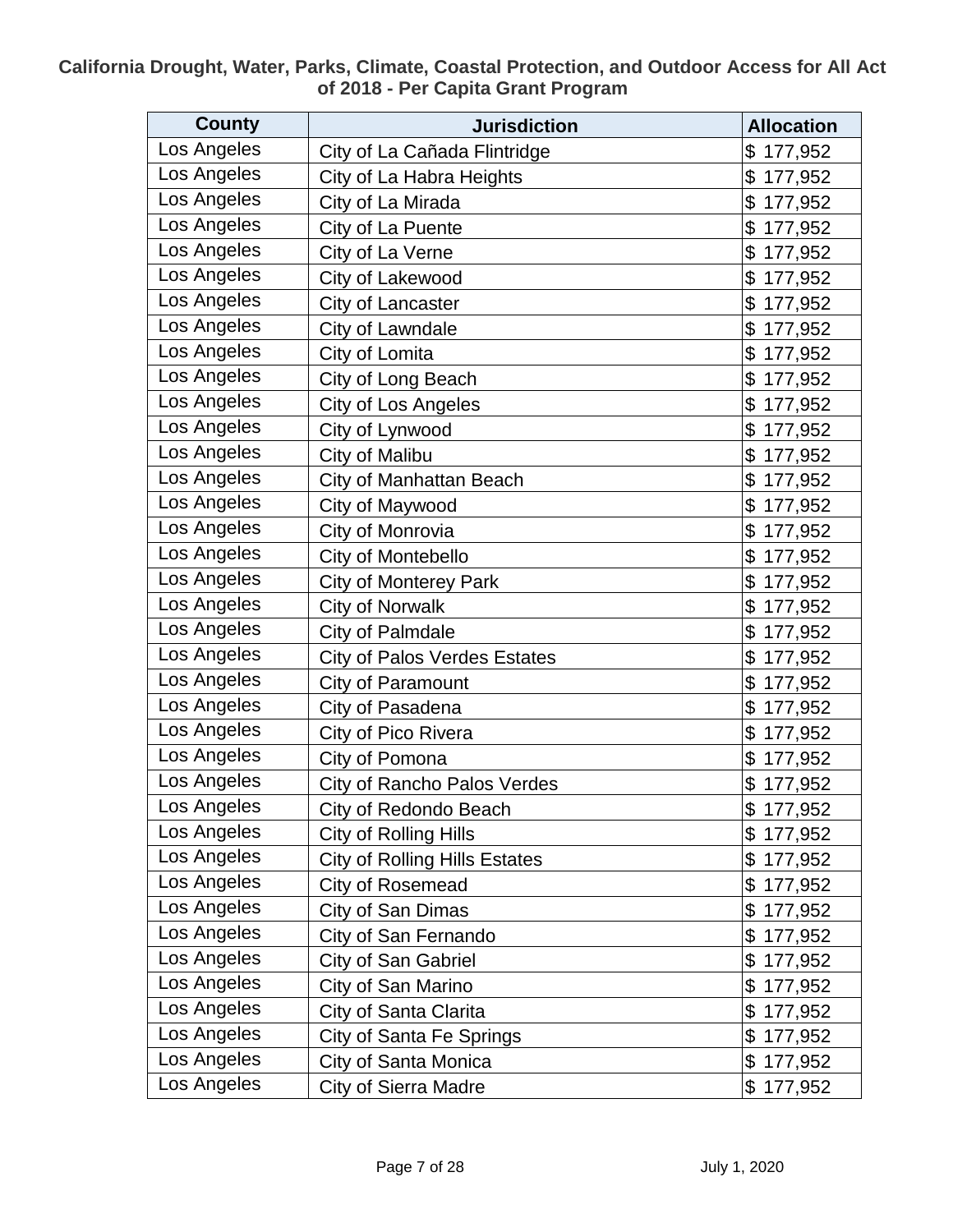| <b>County</b> | <b>Jurisdiction</b>                            | <b>Allocation</b> |
|---------------|------------------------------------------------|-------------------|
| Los Angeles   | City of Signal Hill                            | 177,952<br>\$     |
| Los Angeles   | City of South El Monte                         | \$<br>177,952     |
| Los Angeles   | City of South Gate                             | \$<br>177,952     |
| Los Angeles   | City of South Pasadena                         | \$<br>177,952     |
| Los Angeles   | City of Temple City                            | \$<br>177,952     |
| Los Angeles   | City of Torrance                               | \$<br>177,952     |
| Los Angeles   | City of Vernon                                 | \$<br>177,952     |
| Los Angeles   | City of Walnut                                 | \$<br>177,952     |
| Los Angeles   | City of West Covina                            | \$<br>177,952     |
| Los Angeles   | City of West Hollywood                         | \$<br>177,952     |
| Los Angeles   | <b>City of Westlake Village</b>                | \$<br>177,952     |
| Los Angeles   | City of Whittier                               | \$<br>177,952     |
| Los Angeles   | City of Agoura Hills                           | \$<br>177,952     |
| Los Angeles   | Miraleste RPD                                  | \$<br>177,952     |
| Los Angeles   | Westfield Park Rec and Parkway District No. 12 | \$<br>177,952     |
| Madera        | City of Chowchilla                             | \$<br>177,952     |
| Madera        | City of Madera                                 | \$<br>177,952     |
| Marin         | <b>Bel Marin Keys CSD</b>                      | \$<br>177,952     |
| Marin         | <b>Bolinas Community PUD</b>                   | \$<br>177,952     |
| Marin         | City of Belvedere                              | \$<br>177,952     |
| Marin         | City of Larkspur                               | \$<br>177,952     |
| Marin         | City of Mill Valley                            | \$<br>177,952     |
| Marin         | City of Novato                                 | \$<br>177,952     |
| Marin         | City of San Rafael                             | \$<br>177,952     |
| Marin         | <b>City of Sausalito</b>                       | \$<br>177,952     |
| Marin         | <b>Firehouse Community Park Agency</b>         | \$<br>177,952     |
| Marin         | Marin City CSD                                 | \$177,952         |
| Marin         | Marinwood CSD                                  | \$177,952         |
| Marin         | Muir Beach CSD                                 | \$177,952         |
| Marin         | <b>Strawberry RD</b>                           | \$177,952         |
| Marin         | <b>Tamalpais CSD</b>                           | \$177,952         |
| Marin         | Tomales Village CSD                            | 177,952<br>\$     |
| Marin         | Town of Corte Madera                           | \$<br>177,952     |
| Marin         | Town of Fairfax                                | \$<br>177,952     |
| Marin         | Town of Ross                                   | \$177,952         |
| Marin         | Town of San Anselmo                            | \$177,952         |
| Marin         | Town of Tiburon                                | \$177,952         |
| Mendocino     | Anderson Valley CSD                            | \$177,952         |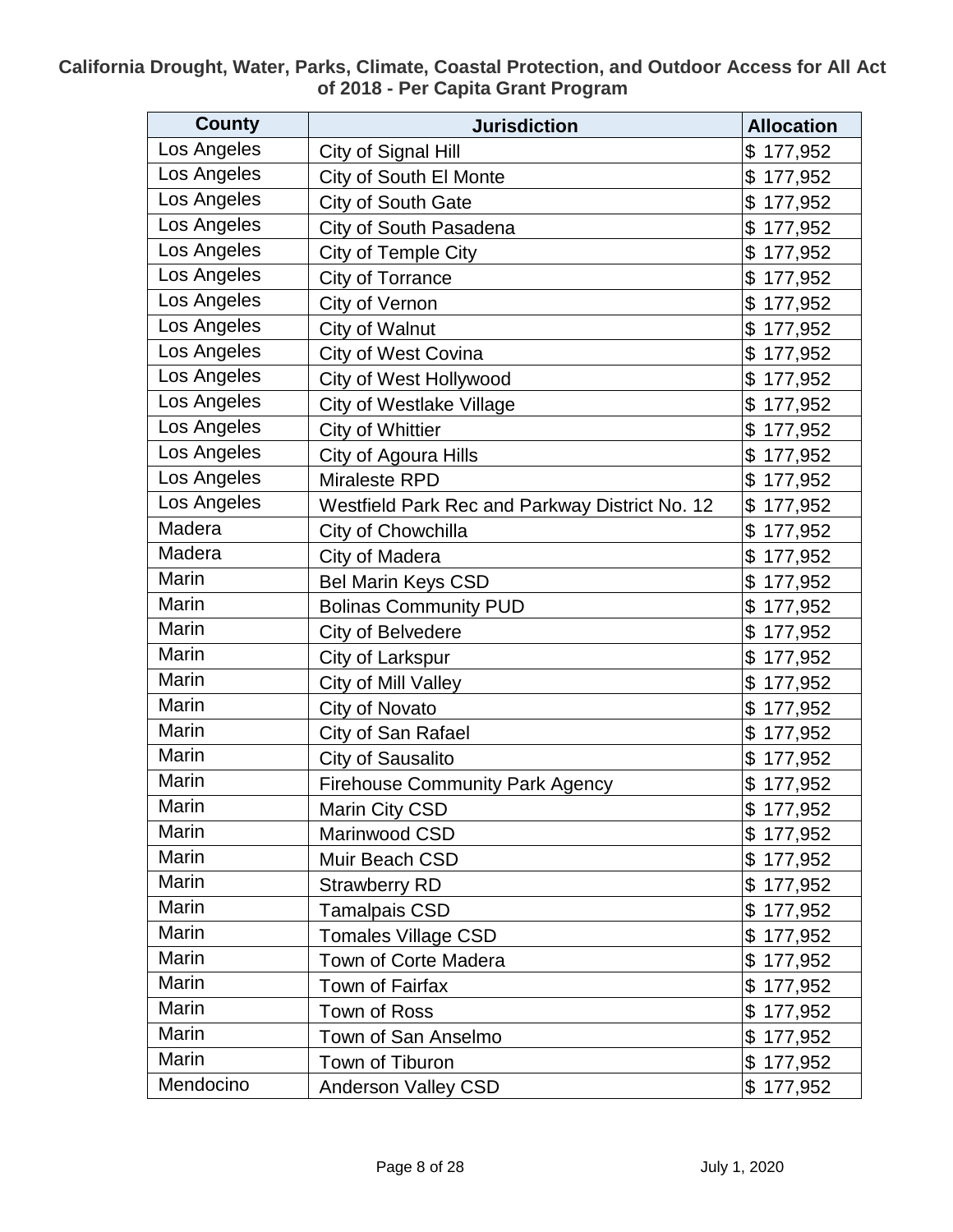| <b>County</b> | <b>Jurisdiction</b>                | <b>Allocation</b> |
|---------------|------------------------------------|-------------------|
| Mendocino     | <b>Brooktrails CSD</b>             | 177,952<br>\$     |
| Mendocino     | City of Fort Bragg                 | \$<br>177,952     |
| Mendocino     | City of Point Arena                | \$<br>177,952     |
| Mendocino     | City of Ukiah                      | 177,952<br>\$     |
| Mendocino     | City of Willits                    | \$<br>177,952     |
| Mendocino     | Comptche CSD                       | \$<br>177,952     |
| Mendocino     | <b>Mendocino Coast RPD</b>         | \$<br>177,952     |
| Merced        | City of Atwater                    | \$<br>177,952     |
| Merced        | City of Dos Palos                  | \$<br>177,952     |
| Merced        | <b>City of Gustine</b>             | \$<br>177,952     |
| Merced        | City of Livingston                 | \$<br>177,952     |
| Merced        | City of Los Banos                  | \$<br>177,952     |
| Merced        | City of Merced                     | \$<br>177,952     |
| Modoc         | City of Alturas                    | \$<br>177,952     |
| Mono          | Town of Mammoth Lakes              | \$<br>177,952     |
| Monterey      | <b>Carmel Valley RPD</b>           | \$<br>177,952     |
| Monterey      | City of Carmel-by-the-Sea          | \$<br>177,952     |
| Monterey      | City of Del Rey Oaks               | \$<br>177,952     |
| Monterey      | <b>City of Gonzales</b>            | \$<br>177,952     |
| Monterey      | <b>City of Greenfield</b>          | \$<br>177,952     |
| Monterey      | City of King City                  | \$<br>177,952     |
| Monterey      | City of Marina                     | \$<br>177,952     |
| Monterey      | <b>City of Monterey</b>            | \$<br>177,952     |
| Monterey      | <b>City of Pacific Grove</b>       | \$<br>177,952     |
| Monterey      | City of Salinas                    | \$<br>177,952     |
| Monterey      | City of Sand City                  | \$<br>177,952     |
| Monterey      | <b>City of Seaside</b>             | \$177,952         |
| Monterey      | City of Soledad                    | \$177,952         |
| Monterey      | <b>Greenfield Public RD</b>        | \$<br>177,952     |
| Monterey      | North County RD                    | \$<br>177,952     |
| Monterey      | Pajaro CSD                         | \$<br>177,952     |
| Monterey      | Soledad-Mission RD                 | \$<br>177,952     |
| Monterey      | <b>Spreckels Memorial District</b> | \$<br>177,952     |
| Napa          | City of American Canyon            | \$<br>177,952     |
| Napa          | City of Calistoga                  | \$<br>177,952     |
| Napa          | City of Napa                       | \$177,952         |
| Napa          | City of St Helena                  | \$<br>177,952     |
| Napa          | Town of Yountville                 | \$177,952         |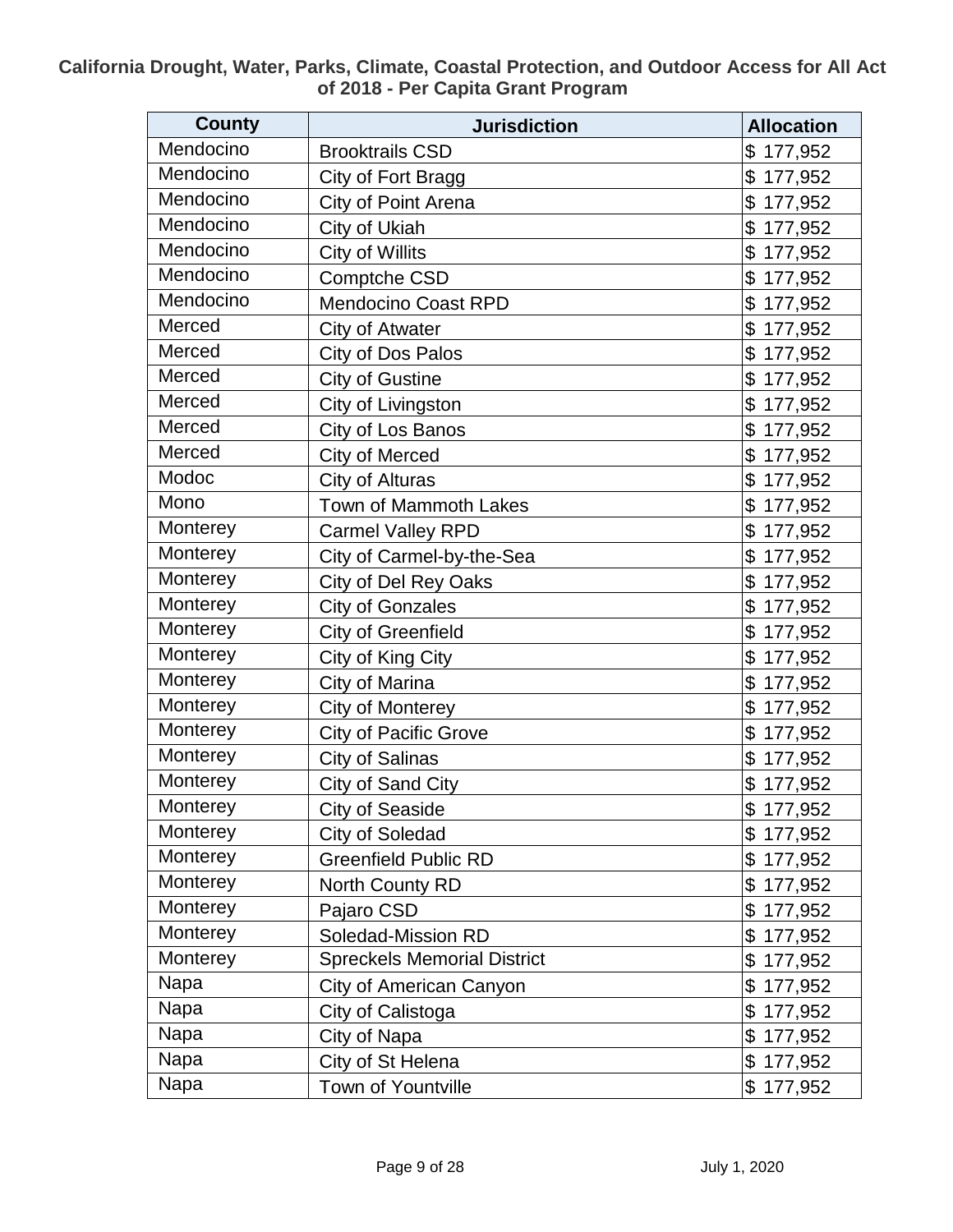| <b>County</b> | <b>Jurisdiction</b>            | <b>Allocation</b> |
|---------------|--------------------------------|-------------------|
| Nevada        | <b>Bear River RPD</b>          | 177,952<br>\$     |
| Nevada        | <b>City of Grass Valley</b>    | \$<br>177,952     |
| Nevada        | City of Nevada City            | \$<br>177,952     |
| Nevada        | Oak Tree PRD                   | \$<br>177,952     |
| Nevada        | Town of Truckee                | \$<br>177,952     |
| Nevada        | <b>Western Gateway RPD</b>     | \$<br>177,952     |
| Orange        | City of Aliso Viejo            | \$<br>177,952     |
| Orange        | City of Anaheim                | \$<br>177,952     |
| Orange        | City of Brea                   | \$<br>177,952     |
| Orange        | City of Buena Park             | \$<br>177,952     |
| Orange        | City of Costa Mesa             | \$<br>177,952     |
| Orange        | City of Cypress                | \$<br>177,952     |
| Orange        | City of Dana Point             | \$<br>177,952     |
| Orange        | <b>City of Fountain Valley</b> | \$<br>177,952     |
| Orange        | City of Fullerton              | \$<br>177,952     |
| Orange        | <b>City of Garden Grove</b>    | \$<br>177,952     |
| Orange        | City of Huntington Beach       | \$<br>177,952     |
| Orange        | City of Irvine                 | \$<br>177,952     |
| Orange        | City of La Habra               | \$<br>177,952     |
| Orange        | City of La Palma               | \$<br>177,952     |
| Orange        | City of Laguna Beach           | \$<br>177,952     |
| Orange        | City of Laguna Hills           | \$<br>177,952     |
| Orange        | City of Laguna Niguel          | \$<br>177,952     |
| Orange        | City of Laguna Woods           | \$<br>177,952     |
| Orange        | City of Lake Forest            | \$<br>177,952     |
| Orange        | <b>City of Los Alamitos</b>    | \$<br>177,952     |
| Orange        | City of Mission Viejo          | \$177,952         |
| Orange        | <b>City of Newport Beach</b>   | \$177,952         |
| Orange        | City of Orange                 | \$177,952         |
| Orange        | City of Placentia              | \$177,952         |
| Orange        | City of Rancho Santa Margarita | \$177,952         |
| Orange        | City of San Clemente           | \$<br>177,952     |
| Orange        | City of San Juan Capistrano    | \$<br>177,952     |
| Orange        | City of Santa Ana              | \$<br>177,952     |
| Orange        | City of Seal Beach             | \$<br>177,952     |
| Orange        | City of Stanton                | \$177,952         |
| Orange        | City of Tustin                 | \$177,952         |
| Orange        | City of Villa Park             | \$177,952         |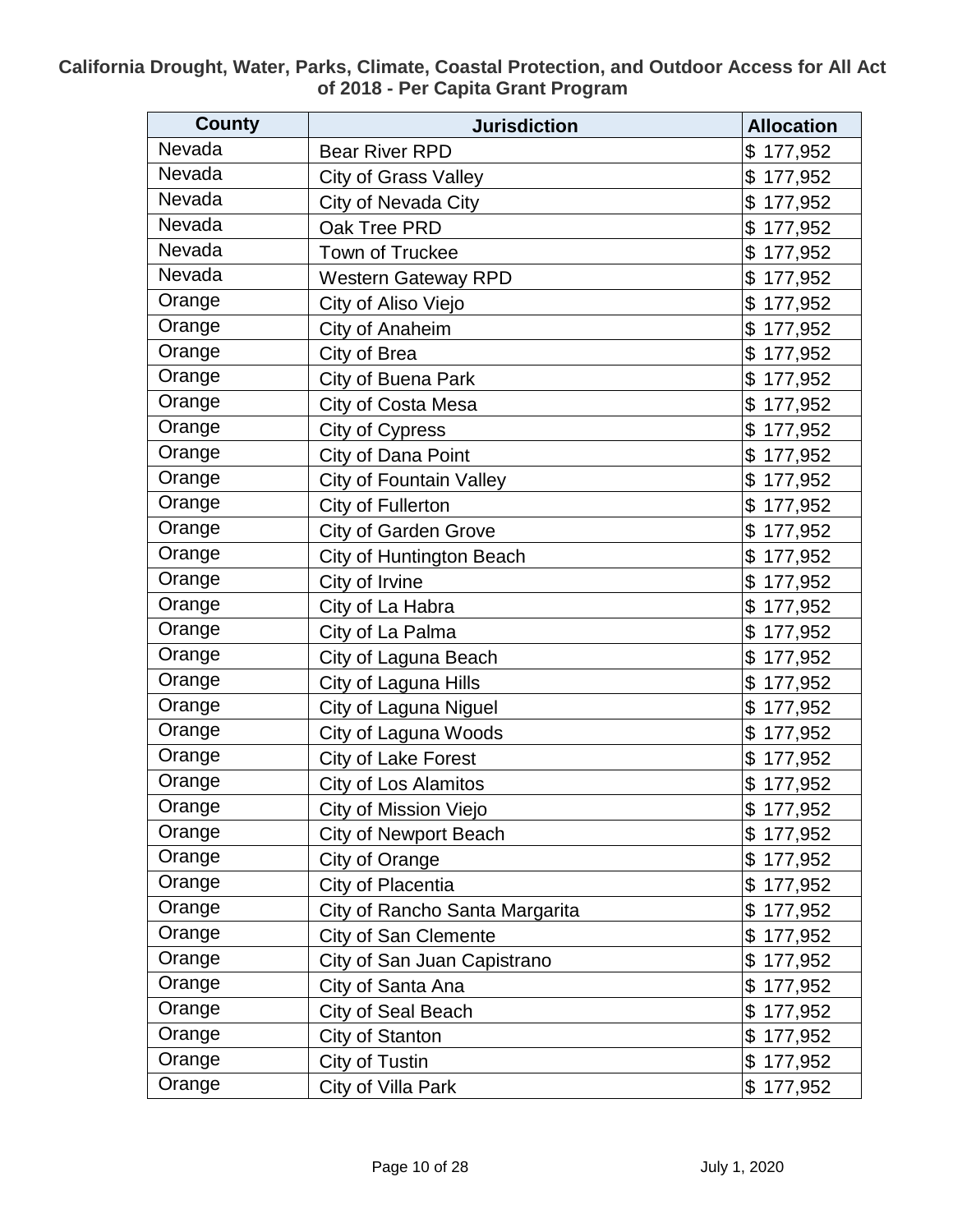| <b>County</b> | <b>Jurisdiction</b>               | <b>Allocation</b> |
|---------------|-----------------------------------|-------------------|
| Orange        | <b>City of Westminster</b>        | \$<br>177,952     |
| Orange        | City of Yorba Linda               | \$<br>177,952     |
| Orange        | <b>Cypress RPD</b>                | \$<br>177,952     |
| Orange        | Rossmoor CSD                      | \$<br>177,952     |
| Orange        | Silverado-Modjeska RPD            | \$<br>177,952     |
| Placer        | Auburn Area RPD                   | \$<br>177,952     |
| Placer        | City of Auburn                    | \$<br>177,952     |
| Placer        | City of Colfax                    | \$<br>177,952     |
| Placer        | City of Lincoln                   | \$<br>177,952     |
| Placer        | City of Rocklin                   | \$<br>177,952     |
| Placer        | <b>City of Roseville</b>          | \$<br>177,952     |
| Placer        | North Tahoe PUD                   | \$<br>177,952     |
| Placer        | <b>Northstar CSD</b>              | \$<br>177,952     |
| Placer        | <b>Tahoe City PUD</b>             | \$<br>177,952     |
| Placer        | Town of Loomis                    | \$<br>177,952     |
| Placer        | <b>Truckee-Donner RPD</b>         | \$<br>177,952     |
| Plumas        | <b>Almanor RPD</b>                | \$<br>177,952     |
| Plumas        | <b>Central Plumas RPD</b>         | \$<br>177,952     |
| Plumas        | City of Portola                   | \$<br>177,952     |
| Plumas        | Indian Valley RPD                 | \$<br>177,952     |
| Riverside     | <b>Beaumont-Cherry Valley RPD</b> | \$<br>177,952     |
| Riverside     | City of Banning                   | \$<br>177,952     |
| Riverside     | City of Beaumont                  | \$<br>177,952     |
| Riverside     | City of Blythe                    | \$<br>177,952     |
| Riverside     | City of Calimesa                  | \$<br>177,952     |
| Riverside     | City of Canyon Lake               | \$<br>177,952     |
| Riverside     | <b>City of Cathedral City</b>     | \$177,952         |
| Riverside     | City of Coachella                 | \$177,952         |
| Riverside     | City of Corona                    | \$177,952         |
| Riverside     | <b>City of Desert Hot Springs</b> | \$177,952         |
| Riverside     | City of Hemet                     | \$177,952         |
| Riverside     | <b>City of Indian Wells</b>       | \$<br>177,952     |
| Riverside     | City of Indio                     | \$177,952         |
| Riverside     | City of La Quinta                 | \$<br>177,952     |
| Riverside     | <b>City of Lake Elsinore</b>      | \$<br>177,952     |
| Riverside     | City of Menifee                   | \$177,952         |
| Riverside     | <b>City of Moreno Valley</b>      | \$177,952         |
| Riverside     | City of Murrieta                  | \$177,952         |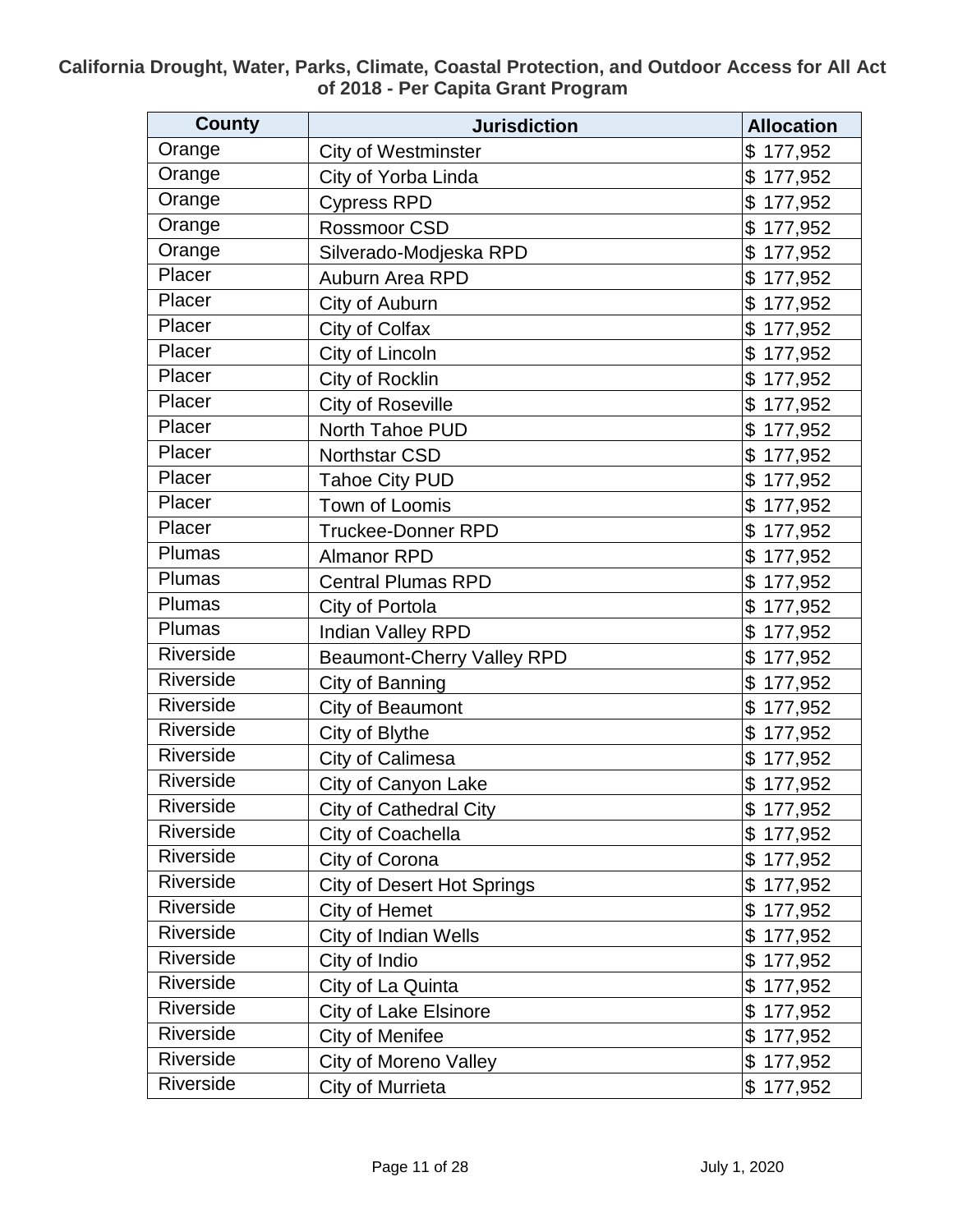| <b>County</b>    | <b>Jurisdiction</b>                 | <b>Allocation</b> |
|------------------|-------------------------------------|-------------------|
| Riverside        | City of Norco                       | \$<br>177,952     |
| Riverside        | City of Palm Desert                 | \$<br>177,952     |
| Riverside        | City of Palm Springs                | \$<br>177,952     |
| Riverside        | <b>City of Perris</b>               | \$<br>177,952     |
| Riverside        | <b>City of Rancho Mirage</b>        | \$<br>177,952     |
| <b>Riverside</b> | <b>City of Riverside</b>            | \$<br>177,952     |
| <b>Riverside</b> | City of San Jacinto                 | \$<br>177,952     |
| Riverside        | City of Temecula                    | \$<br>177,952     |
| Riverside        | City of Wildomar                    | \$<br>177,952     |
| Riverside        | <b>Desert RD</b>                    | \$<br>177,952     |
| Riverside        | Jurupa Area RPD                     | \$<br>177,952     |
| Riverside        | Jurupa CSD                          | \$<br>177,952     |
| <b>Riverside</b> | Lake Hemet Municipal Water District | \$<br>177,952     |
| Riverside        | Valley-Wide RPD                     | \$<br>177,952     |
| Sacramento       | <b>Arcade Creek RPD</b>             | \$<br>177,952     |
| Sacramento       | <b>Arden Manor RPD</b>              | \$<br>177,952     |
| Sacramento       | Arden Park RPD                      | \$<br>177,952     |
| Sacramento       | <b>Carmichael RPD</b>               | \$<br>177,952     |
| Sacramento       | <b>City of Citrus Heights</b>       | \$<br>177,952     |
| Sacramento       | City of Folsom                      | \$<br>177,952     |
| Sacramento       | City of Galt                        | \$<br>177,952     |
| Sacramento       | City of Isleton                     | \$<br>177,952     |
| Sacramento       | City of Rancho Cordova              | \$<br>177,952     |
| Sacramento       | City of Sacramento                  | \$<br>177,952     |
| Sacramento       | Cordova RPD                         | \$<br>177,952     |
| Sacramento       | <b>Cosumnes CSD</b>                 | \$<br>177,952     |
| Sacramento       | Fair Oaks RPD                       | \$177,952         |
| Sacramento       | <b>Fulton-El Camino RPD</b>         | \$177,952         |
| Sacramento       | <b>Mission Oaks RPD</b>             | \$177,952         |
| Sacramento       | North Highlands RPD                 | \$177,952         |
| Sacramento       | Orangevale RPD                      | \$<br>177,952     |
| Sacramento       | Rio Linda/Elverta RPD               | \$177,952         |
| Sacramento       | Southgate RPD                       | \$<br>177,952     |
| Sacramento       | <b>Sunrise RPD</b>                  | \$<br>177,952     |
| San Benito       | City of Hollister                   | \$<br>177,952     |
| San Benito       | City of San Juan Bautista           | \$177,952         |
| San Bernardino   | <b>Baker CSD</b>                    | \$<br>177,952     |
| San Bernardino   | <b>Barstow Heights CSD</b>          | \$177,952         |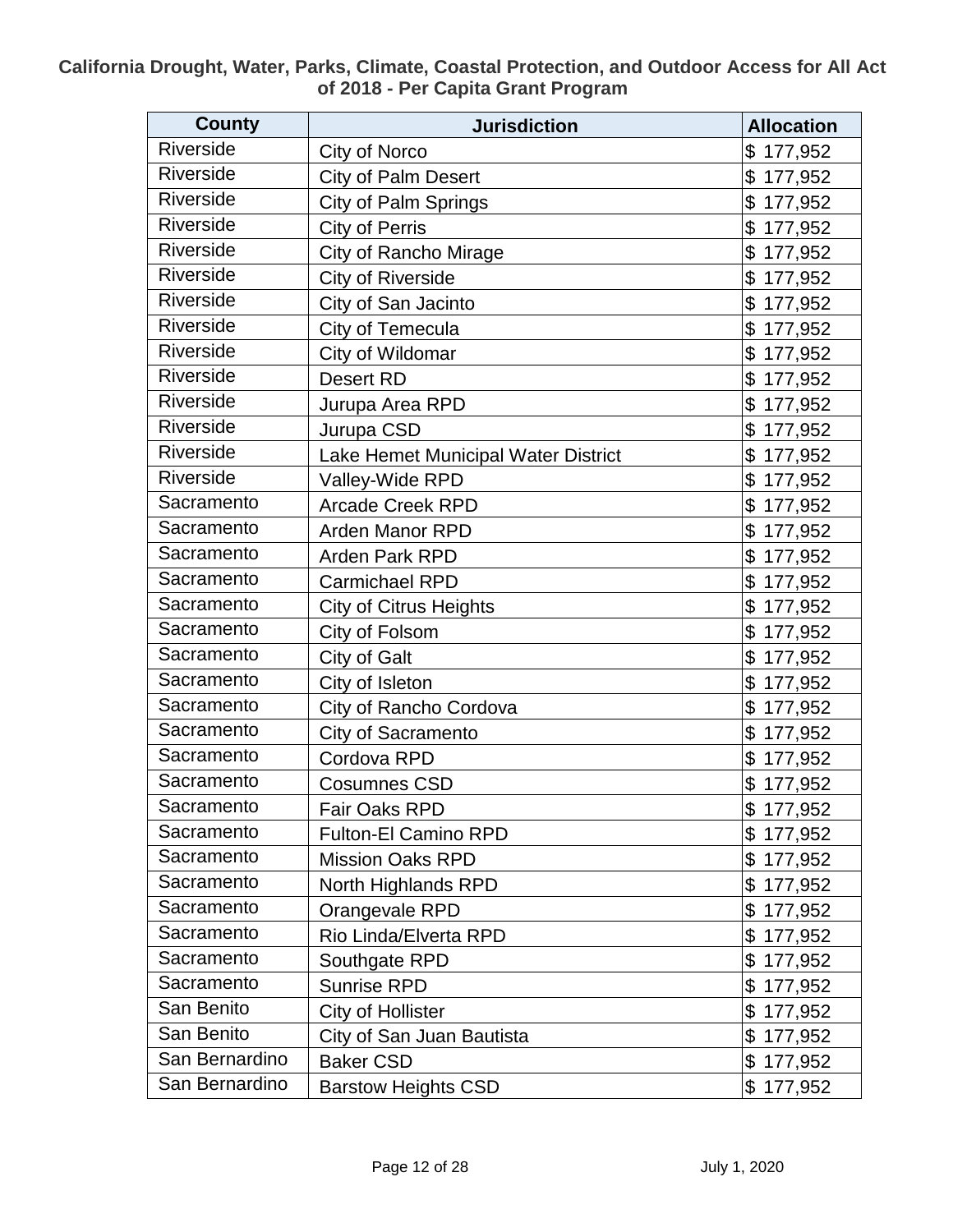| <b>County</b>  | <b>Jurisdiction</b>             | <b>Allocation</b> |
|----------------|---------------------------------|-------------------|
| San Bernardino | <b>Big River CSD</b>            | 177,952<br>\$     |
| San Bernardino | City of Adelanto                | \$<br>177,952     |
| San Bernardino | City of Barstow                 | \$<br>177,952     |
| San Bernardino | City of Big Bear Lake           | \$<br>177,952     |
| San Bernardino | City of Chino                   | \$<br>177,952     |
| San Bernardino | City of Chino Hills             | \$<br>177,952     |
| San Bernardino | City of Colton                  | \$<br>177,952     |
| San Bernardino | City of Fontana                 | \$<br>177,952     |
| San Bernardino | <b>City of Grand Terrace</b>    | \$<br>177,952     |
| San Bernardino | City of Hesperia                | \$<br>177,952     |
| San Bernardino | City of Highland                | \$<br>177,952     |
| San Bernardino | City of Loma Linda              | \$<br>177,952     |
| San Bernardino | City of Montclair               | \$<br>177,952     |
| San Bernardino | <b>City of Needles</b>          | \$<br>177,952     |
| San Bernardino | City of Ontario                 | \$<br>177,952     |
| San Bernardino | City of Rancho Cucamonga        | \$<br>177,952     |
| San Bernardino | <b>City of Redlands</b>         | \$<br>177,952     |
| San Bernardino | City of Rialto                  | \$<br>177,952     |
| San Bernardino | City of San Bernardino          | \$<br>177,952     |
| San Bernardino | <b>City of Twentynine Palms</b> | \$<br>177,952     |
| San Bernardino | City of Upland                  | \$<br>177,952     |
| San Bernardino | City of Victorville             | \$<br>177,952     |
| San Bernardino | City of Yucaipa                 | \$<br>177,952     |
| San Bernardino | Daggett CSD                     | \$<br>177,952     |
| San Bernardino | <b>Helendale CSD</b>            | \$<br>177,952     |
| San Bernardino | Hesperia RPD                    | \$177,952         |
| San Bernardino | Morongo Valley CSD              | \$177,952         |
| San Bernardino | Newberry CSD                    | \$177,952         |
| San Bernardino | Phelan Piñon Hill CSD           | \$177,952         |
| San Bernardino | Rim of the World RPD            | \$177,952         |
| San Bernardino | Town of Apple Valley            | \$<br>177,952     |
| San Bernardino | Town of Yucca Valley            | \$<br>177,952     |
| San Bernardino | Wrightwood CSD                  | \$177,952         |
| San Bernardino | Yermo CSD                       | \$<br>177,952     |
| San Diego      | City of Chula Vista             | \$177,952         |
| San Diego      | City of Coronado                | \$177,952         |
| San Diego      | City of Del Mar                 | \$<br>177,952     |
| San Diego      | City of El Cajon                | \$177,952         |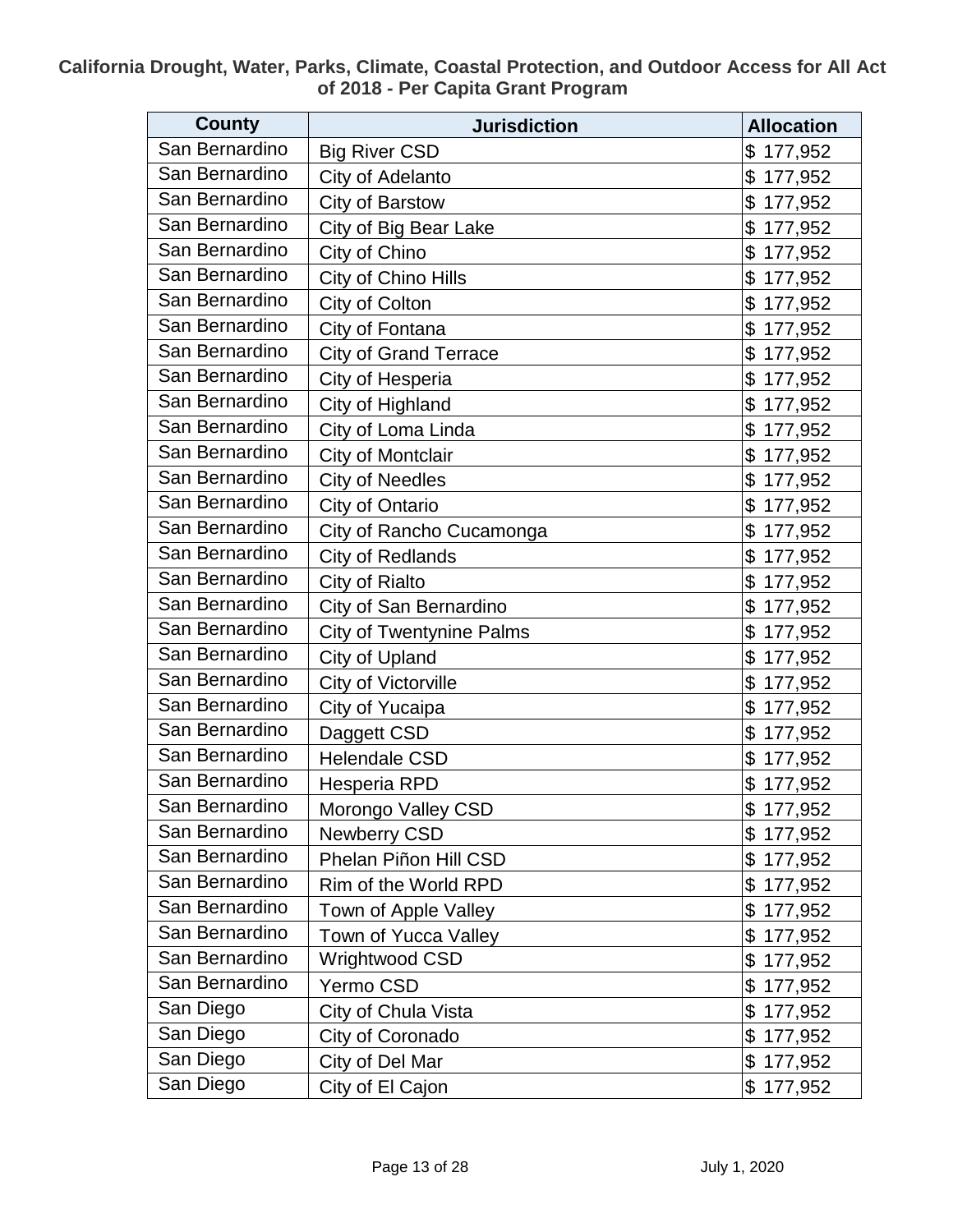| <b>County</b>   | <b>Jurisdiction</b>           | <b>Allocation</b> |
|-----------------|-------------------------------|-------------------|
| San Diego       | City of Encinitas             | 177,952<br>\$     |
| San Diego       | City of Escondido             | \$<br>177,952     |
| San Diego       | <b>City of Imperial Beach</b> | \$<br>177,952     |
| San Diego       | City of La Mesa               | \$<br>177,952     |
| San Diego       | City of Lemon Grove           | \$<br>177,952     |
| San Diego       | City of National City         | \$<br>177,952     |
| San Diego       | City of Oceanside             | \$<br>177,952     |
| San Diego       | City of Poway                 | \$<br>177,952     |
| San Diego       | City of San Diego             | \$<br>177,952     |
| San Diego       | City of San Marcos            | \$<br>177,952     |
| San Diego       | City of Santee                | \$<br>177,952     |
| San Diego       | City of Solana Beach          | \$<br>177,952     |
| San Diego       | City of Vista                 | \$<br>177,952     |
| San Diego       | Jacumba CSD                   | \$<br>177,952     |
| San Diego       | Lake Cuyamaca RPD             | \$<br>177,952     |
| San Diego       | Ramona MWD                    | \$<br>177,952     |
| San Diego       | <b>Valley Center PRD</b>      | \$<br>177,952     |
| San Francisco   | City of San Francisco         | \$<br>177,952     |
| San Joaquin     | City of Escalon               | \$<br>177,952     |
| San Joaquin     | City of Lathrop               | \$<br>177,952     |
| San Joaquin     | City of Lodi                  | 177,952<br>\$     |
| San Joaquin     | City of Manteca               | \$<br>177,952     |
| San Joaquin     | City of Ripon                 | \$<br>177,952     |
| San Joaquin     | City of Stockton              | \$<br>177,952     |
| San Joaquin     | City of Tracy                 | \$<br>177,952     |
| San Joaquin     | Mountain House CSD            | \$<br>177,952     |
| San Luis Obispo | Cambria CSD                   | \$177,952         |
| San Luis Obispo | City of Arroyo Grande         | \$177,952         |
| San Luis Obispo | City of Atascadero            | \$177,952         |
| San Luis Obispo | <b>City of Grover Beach</b>   | \$177,952         |
| San Luis Obispo | City of Morro Bay             | \$177,952         |
| San Luis Obispo | <b>City of Paso Robles</b>    | \$<br>177,952     |
| San Luis Obispo | City of Pismo Beach           | \$177,952         |
| San Luis Obispo | City of San Luis Obispo       | \$<br>177,952     |
| San Luis Obispo | <b>Templeton CSD</b>          | \$<br>177,952     |
| San Mateo       | City of Belmont               | \$177,952         |
| San Mateo       | City of Brisbane              | \$177,952         |
| San Mateo       | City of Burlingame            | \$177,952         |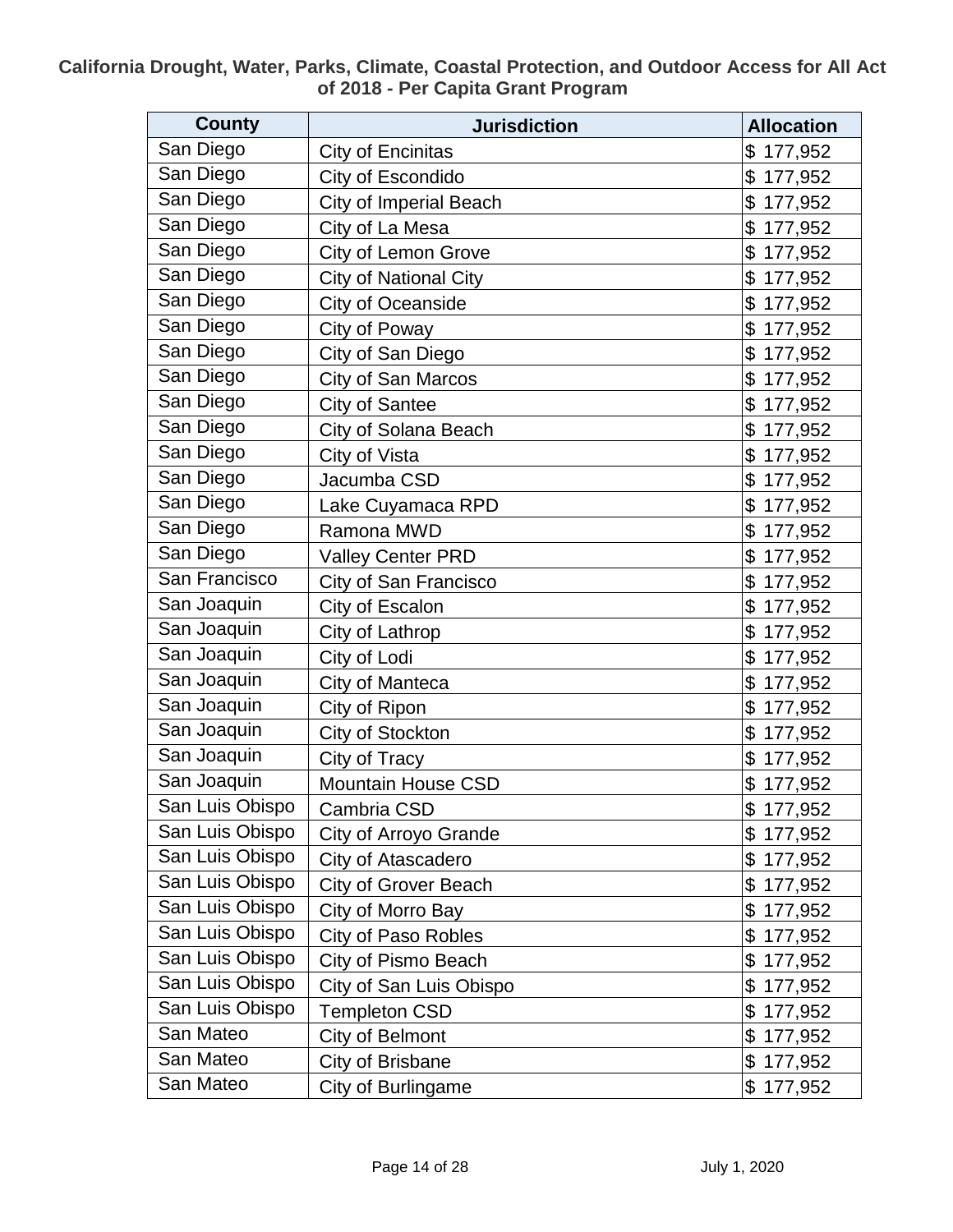| <b>County</b> | <b>Jurisdiction</b>         | <b>Allocation</b> |
|---------------|-----------------------------|-------------------|
| San Mateo     | City of Daly City           | 177,952<br>\$     |
| San Mateo     | City of East Palo Alto      | \$<br>177,952     |
| San Mateo     | City of Foster City         | \$<br>177,952     |
| San Mateo     | City of Half Moon Bay       | \$<br>177,952     |
| San Mateo     | City of Menlo Park          | \$<br>177,952     |
| San Mateo     | City of Millbrae            | \$<br>177,952     |
| San Mateo     | City of Pacifica            | \$<br>177,952     |
| San Mateo     | <b>City of Redwood City</b> | \$<br>177,952     |
| San Mateo     | City of San Bruno           | \$<br>177,952     |
| San Mateo     | City of San Carlos          | \$<br>177,952     |
| San Mateo     | City of San Mateo           | \$<br>177,952     |
| San Mateo     | City of South San Francisco | \$<br>177,952     |
| San Mateo     | <b>Highlands RD</b>         | \$<br>177,952     |
| San Mateo     | Ladera RD                   | \$<br>177,952     |
| San Mateo     | Town of Atherton            | \$<br>177,952     |
| San Mateo     | Town of Colma               | \$<br>177,952     |
| San Mateo     | Town of Hillsborough        | \$<br>177,952     |
| San Mateo     | Town of Portola Valley      | \$<br>177,952     |
| San Mateo     | Town of Woodside            | \$<br>177,952     |
| Santa Barbara | City of Buellton            | \$<br>177,952     |
| Santa Barbara | City of Carpinteria         | \$<br>177,952     |
| Santa Barbara | City of Goleta              | \$<br>177,952     |
| Santa Barbara | <b>City of Guadalupe</b>    | \$<br>177,952     |
| Santa Barbara | City of Lompoc              | \$<br>177,952     |
| Santa Barbara | City of Santa Barbara       | \$<br>177,952     |
| Santa Barbara | City of Santa Maria         | \$<br>177,952     |
| Santa Barbara | City of Solvang             | \$177,952         |
| Santa Barbara | Cuyama Valley RD            | \$177,952         |
| Santa Barbara | <b>Isla Vista RPD</b>       | \$177,952         |
| Santa Barbara | <b>Mission Hills CSD</b>    | \$177,952         |
| Santa Clara   | City of Campbell            | \$177,952         |
| Santa Clara   | City of Cupertino           | \$<br>177,952     |
| Santa Clara   | City of Gilroy              | \$<br>177,952     |
| Santa Clara   | City of Los Altos           | \$<br>177,952     |
| Santa Clara   | <b>City of Milpitas</b>     | \$<br>177,952     |
| Santa Clara   | City of Monte Sereno        | \$177,952         |
| Santa Clara   | City of Morgan Hill         | \$177,952         |
| Santa Clara   | City of Mountain View       | \$177,952         |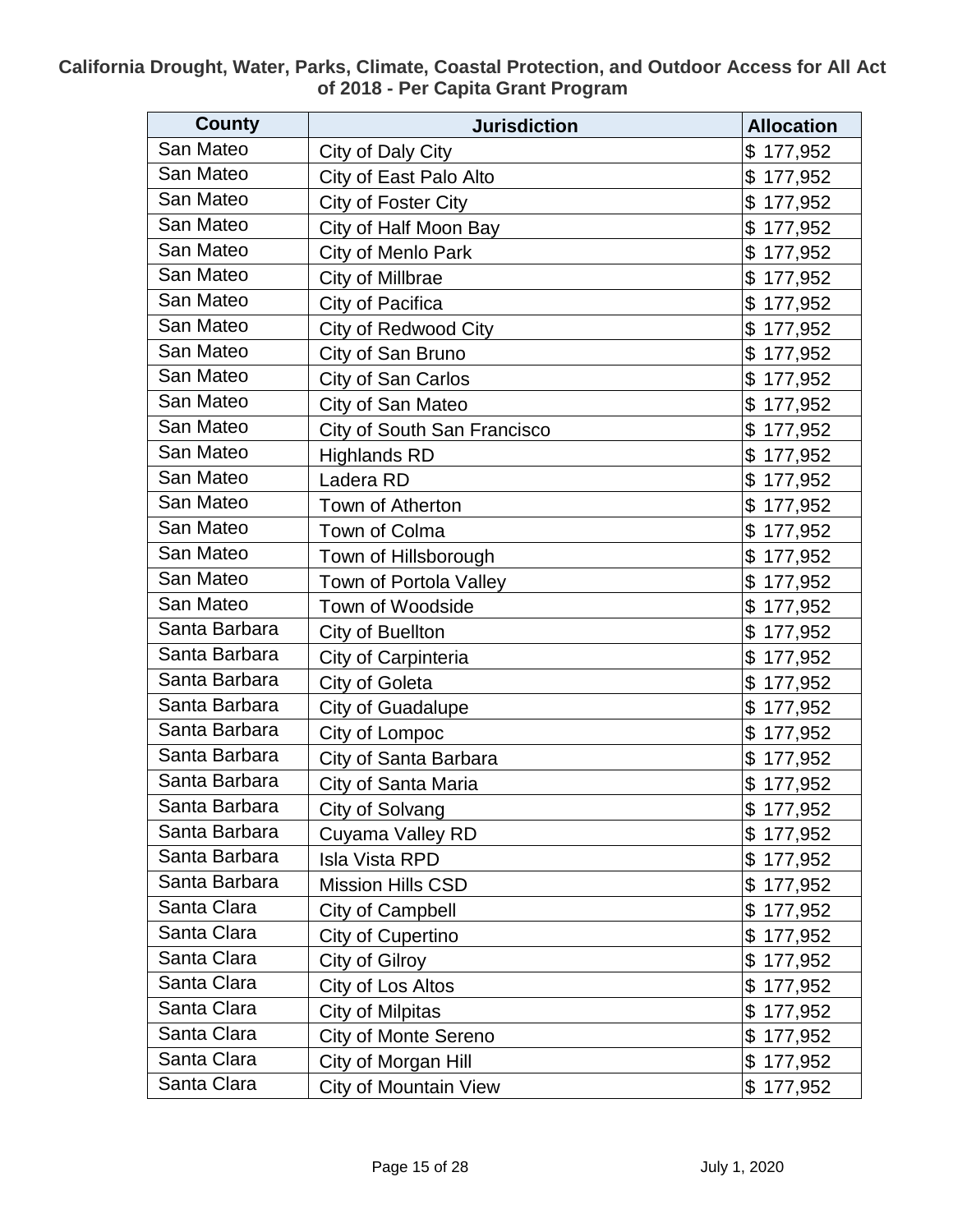| <b>County</b> | <b>Jurisdiction</b>          | <b>Allocation</b> |
|---------------|------------------------------|-------------------|
| Santa Clara   | City of Palo Alto            | \$<br>177,952     |
| Santa Clara   | City of San Jose             | \$<br>177,952     |
| Santa Clara   | City of Santa Clara          | \$<br>177,952     |
| Santa Clara   | City of Saratoga             | \$<br>177,952     |
| Santa Clara   | City of Sunnyvale            | \$<br>177,952     |
| Santa Clara   | Rancho Rinconada RPD         | \$<br>177,952     |
| Santa Clara   | Town of Los Altos Hills      | \$<br>177,952     |
| Santa Clara   | Town of Los Gatos            | 177,952<br>\$     |
| Santa Cruz    | Alba RPD                     | \$<br>177,952     |
| Santa Cruz    | <b>Boulder Creek RPD</b>     | \$<br>177,952     |
| Santa Cruz    | City of Capitola             | \$<br>177,952     |
| Santa Cruz    | City of Santa Cruz           | \$<br>177,952     |
| Santa Cruz    | <b>City of Scotts Valley</b> | \$<br>177,952     |
| Santa Cruz    | City of Watsonville          | \$<br>177,952     |
| Santa Cruz    | La Selva Beach RD            | 177,952<br>\$     |
| <b>Shasta</b> | <b>Burney Water District</b> | \$<br>177,952     |
| Shasta        | City of Anderson             | \$<br>177,952     |
| Shasta        | City of Redding              | \$<br>177,952     |
| Shasta        | <b>City of Shasta Lake</b>   | \$<br>177,952     |
| Shasta        | Fall River Valley CSD        | \$<br>177,952     |
| Sierra        | City of Loyalton             | \$<br>177,952     |
| Siskiyou      | <b>City of Dorris</b>        | \$<br>177,952     |
| Siskiyou      | City of Dunsmuir             | \$<br>177,952     |
| Siskiyou      | City of Etna                 | \$<br>177,952     |
| Siskiyou      | City of Montague             | 177,952<br>\$     |
| Siskiyou      | <b>City of Mount Shasta</b>  | \$<br>177,952     |
| Siskiyou      | City of Tulelake             | \$177,952         |
| Siskiyou      | City of Weed                 | \$177,952         |
| Siskiyou      | City of Yreka                | \$177,952         |
| Siskiyou      | Dunsmuir RPD                 | \$<br>177,952     |
| Siskiyou      | McCloud CSD                  | \$<br>177,952     |
| Siskiyou      | <b>Mount Shasta RPD</b>      | \$<br>177,952     |
| Siskiyou      | Town of Fort Jones           | \$<br>177,952     |
| Siskiyou      | Weed RPD                     | \$<br>177,952     |
| Solano        | City of Benicia              | \$<br>177,952     |
| Solano        | City of Dixon                | \$<br>177,952     |
| Solano        | City of Fairfield            | \$<br>177,952     |
| Solano        | City of Rio Vista            | \$177,952         |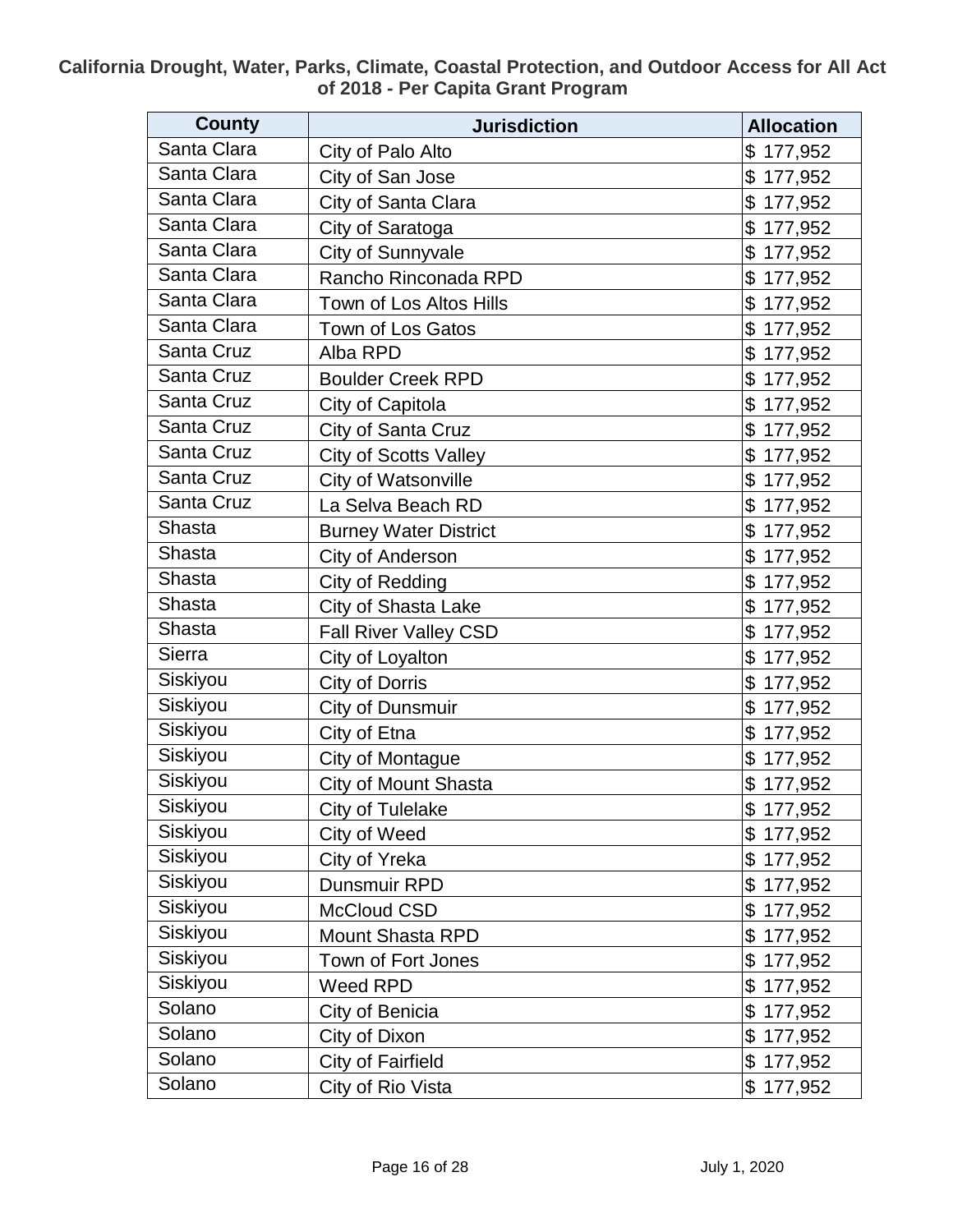| <b>County</b>     | <b>Jurisdiction</b>          | <b>Allocation</b> |
|-------------------|------------------------------|-------------------|
| Solano            | City of Suisun City          | \$<br>177,952     |
| Solano            | City of Vacaville            | \$<br>177,952     |
| Solano            | City of Vallejo              | \$<br>177,952     |
| Solano            | <b>Greater Vallejo RPD</b>   | \$<br>177,952     |
| Sonoma            | <b>Camp Meeker PRD</b>       | \$<br>177,952     |
| Sonoma            | Cazadero CSD                 | \$<br>177,952     |
| Sonoma            | City of Cloverdale           | \$<br>177,952     |
| Sonoma            | City of Cotati               | \$<br>177,952     |
| Sonoma            | City of Healdsburg           | \$<br>177,952     |
| Sonoma            | City of Petaluma             | \$<br>177,952     |
| Sonoma            | <b>City of Rohnert Park</b>  | \$<br>177,952     |
| Sonoma            | City of Santa Rosa           | \$<br>177,952     |
| Sonoma            | City of Sebastopol           | \$<br>177,952     |
| Sonoma            | City of Sonoma               | \$<br>177,952     |
| Sonoma            | Monte Rio RPD                | \$<br>177,952     |
| Sonoma            | <b>Russian River RPD</b>     | \$<br>177,952     |
| Sonoma            | Town of Windsor              | \$<br>177,952     |
| <b>Stanislaus</b> | <b>City of Ceres</b>         | \$<br>177,952     |
| <b>Stanislaus</b> | City of Hughson              | \$<br>177,952     |
| <b>Stanislaus</b> | City of Modesto              | \$<br>177,952     |
| <b>Stanislaus</b> | <b>City of Newman</b>        | \$<br>177,952     |
| <b>Stanislaus</b> | City of Oakdale              | \$<br>177,952     |
| <b>Stanislaus</b> | City of Patterson            | \$<br>177,952     |
| <b>Stanislaus</b> | <b>City of Riverbank</b>     | \$<br>177,952     |
| <b>Stanislaus</b> | City of Turlock              | \$<br>177,952     |
| <b>Stanislaus</b> | City of Waterford            | \$<br>177,952     |
| <b>Sutter</b>     | City of Live Oak             | \$177,952         |
| Sutter            | City of Yuba City            | \$177,952         |
| Tehama            | City of Corning              | \$177,952         |
| Tehama            | City of Red Bluff            | \$177,952         |
| Tehama            | City of Tehama               | \$<br>177,952     |
| <b>Trinity</b>    | <b>Greater Hayfork PRD</b>   | \$<br>177,952     |
| <b>Trinity</b>    | <b>Lewiston CSD</b>          | \$<br>177,952     |
| <b>Trinity</b>    | Weaverville/Douglas City RPD | \$<br>177,952     |
| Tulare            | City of Dinuba               | \$<br>177,952     |
| Tulare            | City of Exeter               | \$177,952         |
| <b>Tulare</b>     | <b>City of Farmersville</b>  | 177,952<br>\$     |
| Tulare            | City of Lindsay              | \$177,952         |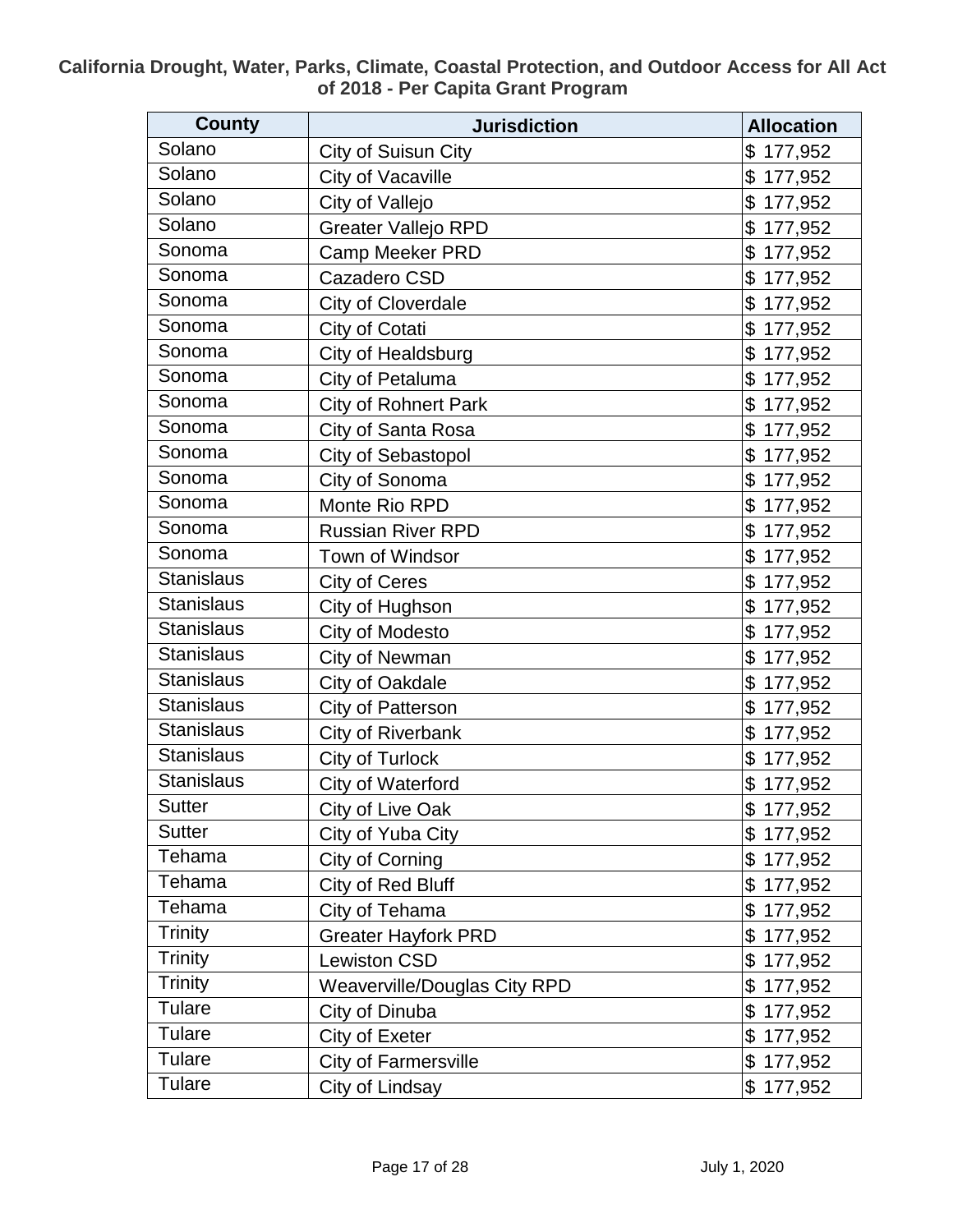| <b>County</b>                  | <b>Jurisdiction</b>            | <b>Allocation</b> |
|--------------------------------|--------------------------------|-------------------|
| <b>Tulare</b>                  | City of Porterville            | \$177,952         |
| <b>Tulare</b>                  | City of Tulare                 | \$177,952         |
| <b>Tulare</b>                  | City of Visalia                | \$177,952         |
| <b>Tulare</b>                  | City of Woodlake               | \$177,952         |
| Tulare                         | Poplar CSD                     | \$177,952         |
| Tulare                         | <b>Richgrove CSD</b>           | \$177,952         |
| Tuolumne                       | City of Sonora                 | \$177,952         |
| Tuolumne                       | <b>Groveland CSD</b>           | \$177,952         |
| Tuolumne                       | <b>Tuolumne PRD</b>            | \$177,952         |
| Tuolumne                       | <b>Twain Harte CSD</b>         | \$177,952         |
| Ventura                        | City of Camarillo              | \$177,952         |
| Ventura                        | City of Fillmore               | \$177,952         |
| Ventura                        | City of Moorpark               | \$177,952         |
| Ventura                        | City of Ojai                   | \$177,952         |
| Ventura                        | City of Oxnard                 | \$177,952         |
| $\overline{\mathsf{V}}$ entura | <b>City of Port Hueneme</b>    | \$177,952         |
| Ventura                        | City of Santa Paula            | \$177,952         |
| Ventura                        | City of Ventura                | \$177,952         |
| Ventura                        | <b>Bell Canyon CSD</b>         | \$177,952         |
| Ventura                        | Conejo RPD                     | \$177,952         |
| Ventura                        | Pleasant Valley RPD            | \$177,952         |
| Ventura                        | Rancho Simi RPD                | \$177,952         |
| Yolo                           | <b>City of Davis</b>           | \$177,952         |
| Yolo                           | <b>City of West Sacramento</b> | \$177,952         |
| Yolo                           | <b>City of Winters</b>         | \$177,952         |
| Yolo                           | City of Woodland               | \$177,952         |
| Yolo                           | <b>Knights Landing CSD</b>     | \$177,952         |
| Yolo                           | <b>Madison CSD</b>             | \$177,952         |
| Yuba                           | <b>City of Marysville</b>      | \$177,952         |
| Yuba                           | City of Wheatland              | \$177,952         |
| Yuba                           | <b>Olivehurst PUD</b>          | \$177,952         |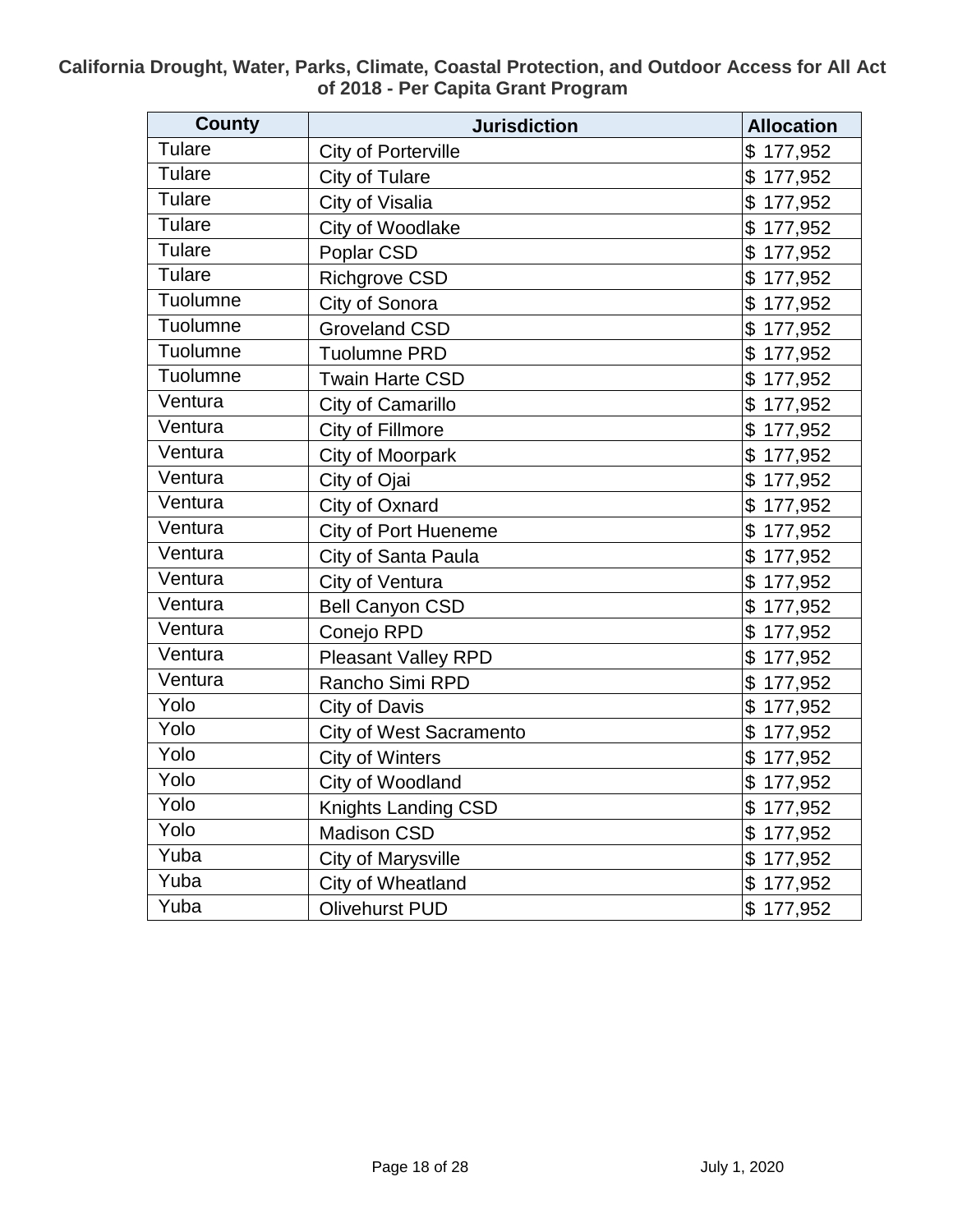# **Entities with Populations Less Than 200,000 in Heavily Urbanized Counties Per Capita Grant Program (\$10,375,000)**

| <b>County</b> | <b>Jurisdiction</b>                  | <b>Allocation</b> |
|---------------|--------------------------------------|-------------------|
| Alameda       | City of Alameda                      | \$<br>48,392      |
| Alameda       | City of Albany                       | \$<br>11,853      |
| Alameda       | City of Berkeley                     | \$<br>75,376      |
| Alameda       | City of Dublin                       | \$<br>39,468      |
| Alameda       | <b>City of Emeryville</b>            | \$<br>7,331       |
| Alameda       | City of Livermore                    | \$<br>7,731       |
| Alameda       | <b>City of Newark</b>                | \$<br>29,772      |
| Alameda       | <b>City of Piedmont</b>              | \$<br>6,980       |
| Alameda       | City of Pleasanton                   | \$<br>49,195      |
| Alameda       | City of San Leandro                  | \$<br>55,006      |
| Alameda       | City of Union City                   | \$<br>44,868      |
| Alameda       | Livermore Area RPD                   | \$<br>51,940      |
| Contra Costa  | Ambrose RPD                          | \$<br>13,048      |
| Contra Costa  | <b>Bethel Island MID</b>             | \$<br>1,306       |
| Contra Costa  | City of Antioch                      | \$<br>69,614      |
| Contra Costa  | City of Brentwood                    | \$<br>38,909      |
| Contra Costa  | City of Clayton                      | \$<br>7,122       |
| Contra Costa  | City of Concord                      | \$<br>79,321      |
| Contra Costa  | City of El Cerrito                   | \$<br>14,924      |
| Contra Costa  | <b>City of Hercules</b>              | \$<br>16,028      |
| Contra Costa  | City of Lafayette                    | \$<br>16,160      |
| Contra Costa  | <b>City of Martinez</b>              | \$<br>23,524      |
| Contra Costa  | City of Oakley                       | \$<br>25,522      |
| Contra Costa  | City of Orinda                       | \$<br>11,851      |
| Contra Costa  | City of Pinole                       | \$<br>11,807      |
| Contra Costa  | City of Pittsburg                    | \$<br>44,336      |
| Contra Costa  | City of Pleasant Hill                | \$<br>24,447      |
| Contra Costa  | City of Richmond                     | \$<br>67,319      |
| Contra Costa  | City of San Pablo                    | \$<br>18,947      |
| Contra Costa  | City of San Ramon                    | \$<br>51,313      |
| Contra Costa  | <b>City of Walnut Creek</b>          | \$<br>42,857      |
| Contra Costa  | <b>Crockett CSD</b>                  | \$<br>2,029       |
| Contra Costa  | Kensington Police Protection and CSD | \$<br>3,103       |

Per Capita Urbanized City Rate (Dollars): \$.61 Per Capita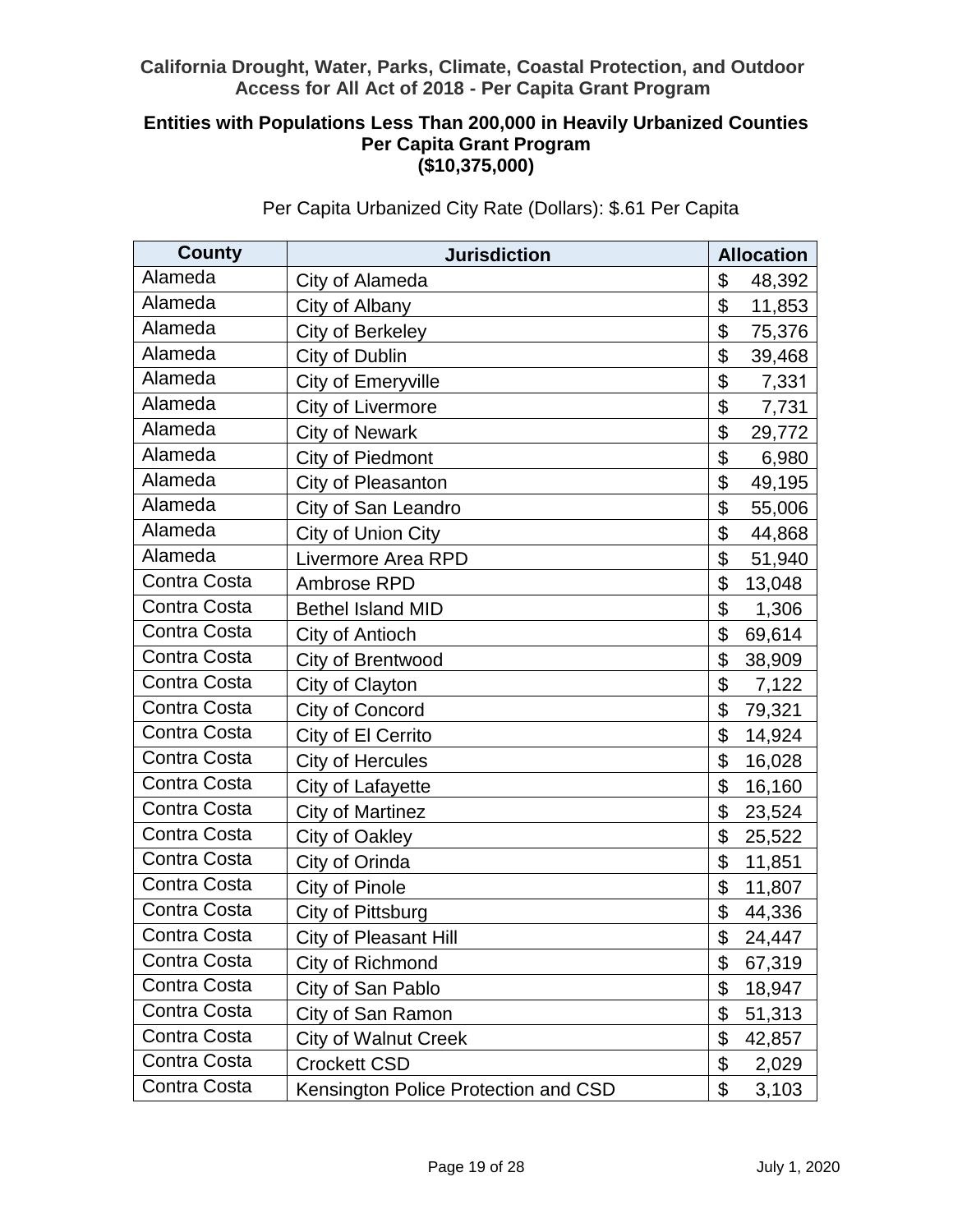| <b>County</b> | <b>Jurisdiction</b>          | <b>Allocation</b> |
|---------------|------------------------------|-------------------|
| Contra Costa  | <b>Pleasant Hill RPD</b>     | \$<br>24,447      |
| Contra Costa  | <b>Town of Danville</b>      | \$<br>27,668      |
| Contra Costa  | Town of Discovery Bay CSD    | \$<br>9,489       |
| Contra Costa  | Town of Moraga               | \$<br>10,775      |
| Fresno        | Calwa PRD                    | \$<br>1,254       |
| Fresno        | City of Clovis               | \$<br>71,510      |
| Fresno        | City of Coalinga             | \$<br>10,757      |
| Fresno        | City of Firebaugh            | \$<br>5,134       |
| Fresno        | City of Fowler               | \$<br>3,814       |
| Fresno        | City of Huron                | \$<br>4,468       |
| Fresno        | City of Kerman               | \$<br>9,470       |
| Fresno        | City of Kingsburg            | \$<br>7,574       |
| Fresno        | City of Mendota              | \$<br>6,970       |
| Fresno        | <b>City of Orange Cove</b>   | \$<br>6,097       |
| Fresno        | <b>City of Parlier</b>       | \$<br>9,871       |
| Fresno        | <b>City of Reedley</b>       | \$<br>16,129      |
| Fresno        | City of San Joaquin          | \$<br>2,857       |
| Fresno        | City of Sanger               | \$<br>16,559      |
| Fresno        | City of Selma                | \$<br>15,375      |
| Fresno        | Coalinga-Huron RPD           | \$<br>10,247      |
| Fresno        | Del Rey CSD                  | \$<br>1,650       |
| Fresno        | Lanare CSD                   | \$<br>367         |
| Fresno        | Malaga County Water District | \$<br>559         |
| Kern          | <b>Bear Mountain RPD</b>     | \$<br>12,016      |
| Kern          | <b>Bear Valley CSD</b>       | \$<br>3,161       |
| Kern          | <b>Buttonwillow PRD</b>      | \$<br>1,280       |
| Kern          | City of Arvin                | \$<br>12,431      |
| Kern          | City of California City      | \$<br>730         |
| Kern          | City of Delano               | \$<br>33,615      |
| Kern          | City of Maricopa             | \$<br>705         |
| Kern          | <b>City of Ridgecrest</b>    | \$<br>17,558      |
| Kern          | City of Shafter              | \$<br>12,765      |
| Kern          | City of Taft                 | \$<br>5,763       |
| Kern          | City of Tehachapi            | \$<br>8,354       |
| Kern          | City of Wasco                | \$<br>1,378       |
| Kern          | <b>McFarland RPD</b>         | \$<br>5,776       |
| Kern          | North of the River RPD       | \$<br>85,817      |
| Kern          | <b>Shafter RPD</b>           | \$<br>12,765      |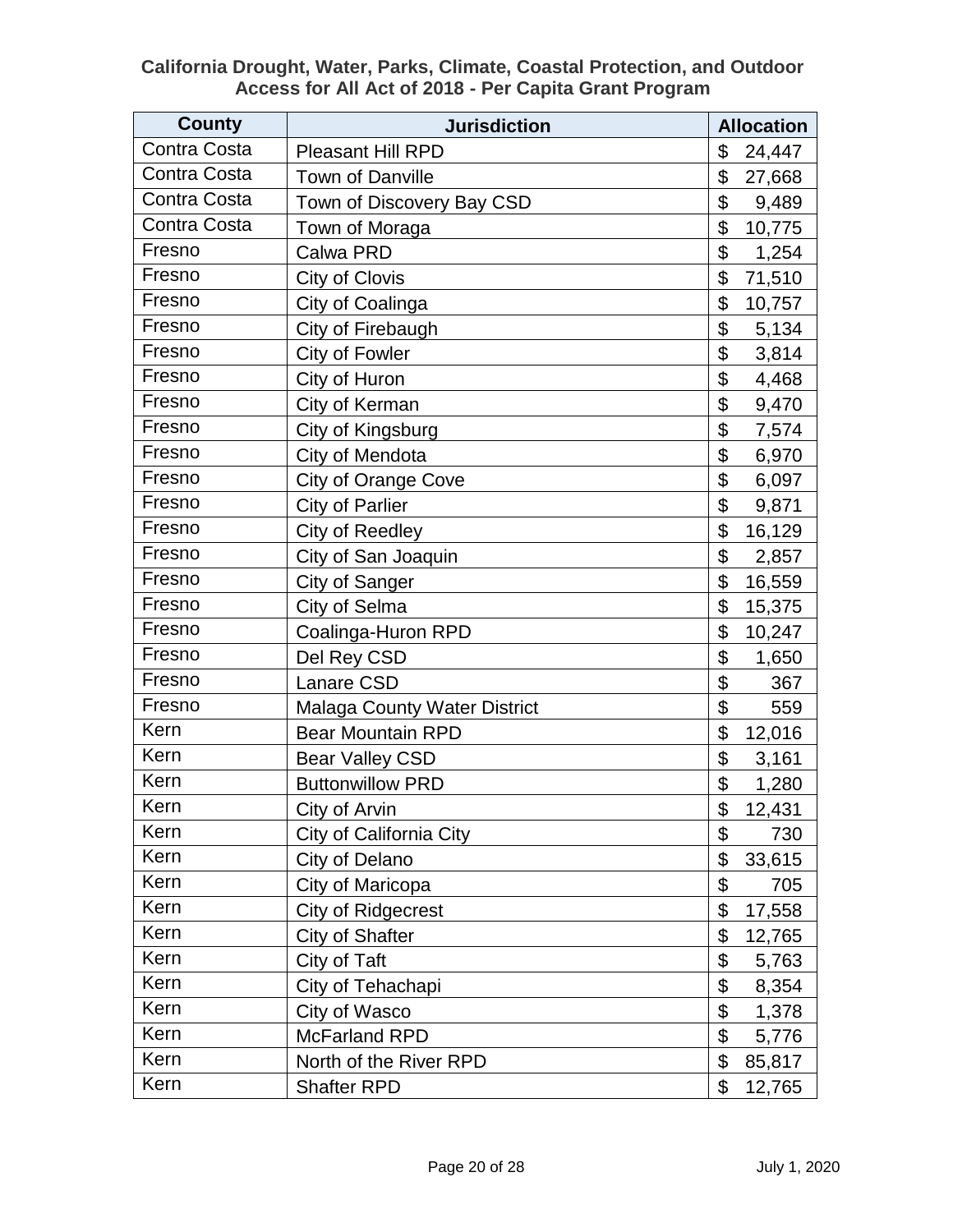| <b>County</b> | <b>Jurisdiction</b>             | <b>Allocation</b> |        |
|---------------|---------------------------------|-------------------|--------|
| Kern          | <b>Stallion Springs CSD</b>     | \$                | 2,445  |
| Kern          | <b>Tehachapi Valley RPD</b>     | \$                | 12,224 |
| Kern          | <b>Wasco RPD</b>                | \$                | 15,547 |
| Kern          | <b>West Side RPD</b>            | \$                | 6,571  |
| Los Angeles   | City of Alhambra                | \$                | 52,193 |
| Los Angeles   | City of Arcadia                 | \$                | 35,544 |
| Los Angeles   | City of Artesia                 | \$                | 10,341 |
| Los Angeles   | City of Avalon                  | \$                | 2,322  |
| Los Angeles   | City of Azusa                   | \$                | 30,533 |
| Los Angeles   | <b>City of Baldwin Park</b>     | \$                | 46,336 |
| Los Angeles   | City of Bell                    | \$                | 21,967 |
| Los Angeles   | <b>City of Bell Gardens</b>     | \$                | 26,126 |
| Los Angeles   | City of Bellflower              | \$                | 47,860 |
| Los Angeles   | <b>City of Beverly Hills</b>    | \$                | 20,957 |
| Los Angeles   | City of Bradbury                | \$                | 703    |
| Los Angeles   | City of Burbank                 | \$                | 65,488 |
| Los Angeles   | City of Calabasas               | \$                | 14,792 |
| Los Angeles   | City of Carson                  | \$                | 57,209 |
| Los Angeles   | <b>City of Cerritos</b>         | \$                | 26,525 |
| Los Angeles   | <b>City of Claremont</b>        | \$                | 22,275 |
| Los Angeles   | <b>City of Commerce</b>         | \$                | 7,828  |
| Los Angeles   | City of Compton                 | \$                | 61,118 |
| Los Angeles   | City of Covina                  | \$                | 29,872 |
| Los Angeles   | City of Cudahy                  | \$                | 14,728 |
| Los Angeles   | City of Culver City             | \$                | 24,553 |
| Los Angeles   | City of Diamond Bar             | \$                | 35,119 |
| Los Angeles   | City of Downey                  | \$                | 68,617 |
| Los Angeles   | City of Duarte                  | \$                | 13,357 |
| Los Angeles   | City of El Monte                | \$                | 70,964 |
| Los Angeles   | City of El Segundo              | \$                | 10,135 |
| Los Angeles   | City of Gardena                 | \$                | 37,151 |
| Los Angeles   | City of Glendora                | \$                | 31,254 |
| Los Angeles   | <b>City of Hawaiian Gardens</b> | \$                | 8,841  |
| Los Angeles   | City of Hawthorne               | \$                | 53,804 |
| Los Angeles   | City of Hermosa Beach           | \$                | 11,897 |
| Los Angeles   | <b>City of Hidden Hills</b>     | \$                | 1,100  |
| Los Angeles   | <b>City of Huntington Park</b>  | \$                | 36,274 |
| Los Angeles   | City of Inglewood               | \$                | 68,788 |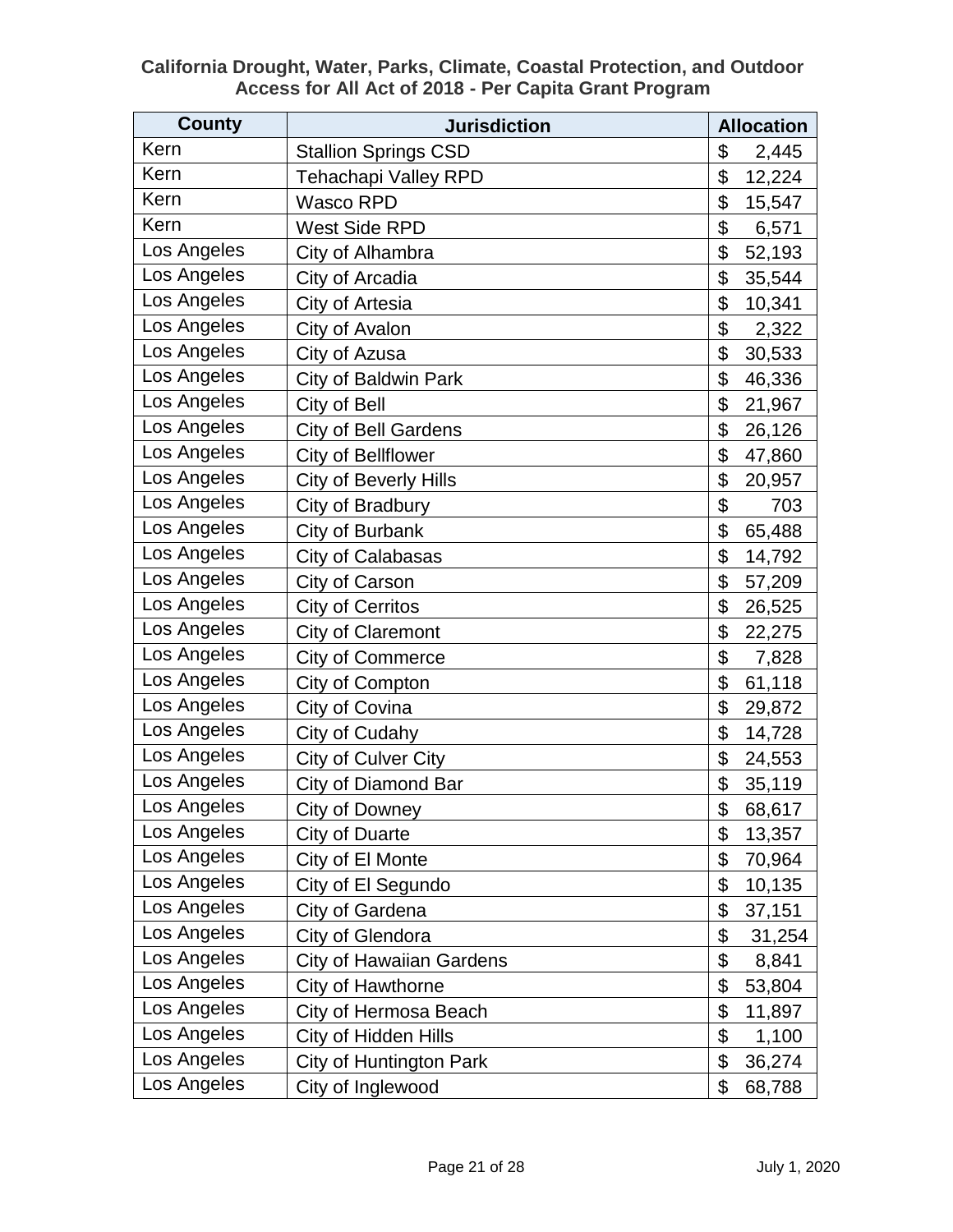| County      | <b>Jurisdiction</b>                  | <b>Allocation</b> |  |
|-------------|--------------------------------------|-------------------|--|
| Los Angeles | City of Irwindale                    | \$<br>894         |  |
| Los Angeles | City of La Cañada Flintridge         | \$<br>12,641      |  |
| Los Angeles | City of La Habra Heights             | \$<br>3,255       |  |
| Los Angeles | City of La Mirada                    | \$<br>30,559      |  |
| Los Angeles | City of La Puente                    | \$<br>24,391      |  |
| Los Angeles | City of La Verne                     | \$<br>20,292      |  |
| Los Angeles | City of Lakewood                     | \$<br>48,924      |  |
| Los Angeles | City of Lancaster                    | \$<br>98,769      |  |
| Los Angeles | City of Lawndale                     | \$<br>20,435      |  |
| Los Angeles | City of Lomita                       | \$<br>12,690      |  |
| Los Angeles | City of Lynwood                      | \$<br>43,604      |  |
| Los Angeles | <b>City of Malibu</b>                | \$<br>7,870       |  |
| Los Angeles | City of Manhattan Beach              | \$<br>22,003      |  |
| Los Angeles | City of Maywood                      | \$<br>16,684      |  |
| Los Angeles | City of Monrovia                     | \$<br>23,706      |  |
| Los Angeles | City of Montebello                   | \$<br>39,316      |  |
| Los Angeles | <b>City of Monterey Park</b>         | \$<br>38,040      |  |
| Los Angeles | <b>City of Norwalk</b>               | \$<br>64,785      |  |
| Los Angeles | <b>City of Palmdale</b>              | \$<br>96,273      |  |
| Los Angeles | <b>City of Palos Verdes Estates</b>  | \$<br>8,278       |  |
| Los Angeles | City of Paramount                    | \$<br>34,226      |  |
| Los Angeles | City of Pasadena                     | \$<br>89,423      |  |
| Los Angeles | City of Pico Rivera                  | \$<br>39,136      |  |
| Los Angeles | City of Pomona                       | \$<br>94,312      |  |
| Los Angeles | <b>City of Rancho Palos Verdes</b>   | \$<br>26,012      |  |
| Los Angeles | City of Redondo Beach                | \$<br>41,625      |  |
| Los Angeles | <b>City of Rolling Hills</b>         | \$<br>1,156       |  |
| Los Angeles | <b>City of Rolling Hills Estates</b> | \$<br>5,040       |  |
| Los Angeles | City of Rosemead                     | \$<br>33,615      |  |
| Los Angeles | City of San Dimas                    | \$<br>21,439      |  |
| Los Angeles | City of San Fernando                 | \$<br>14,953      |  |
| Los Angeles | <b>City of San Gabriel</b>           | \$<br>25,362      |  |
| Los Angeles | City of San Marino                   | \$<br>8,145       |  |
| Los Angeles | City of Santa Fe Springs             | \$<br>11,001      |  |
| Los Angeles | City of Santa Monica                 | \$<br>56,483      |  |
| Los Angeles | <b>City of Sierra Madre</b>          | \$<br>6,714       |  |
| Los Angeles | City of Signal Hill                  | \$<br>7,103       |  |
| Los Angeles | City of South El Monte               | \$<br>13,385      |  |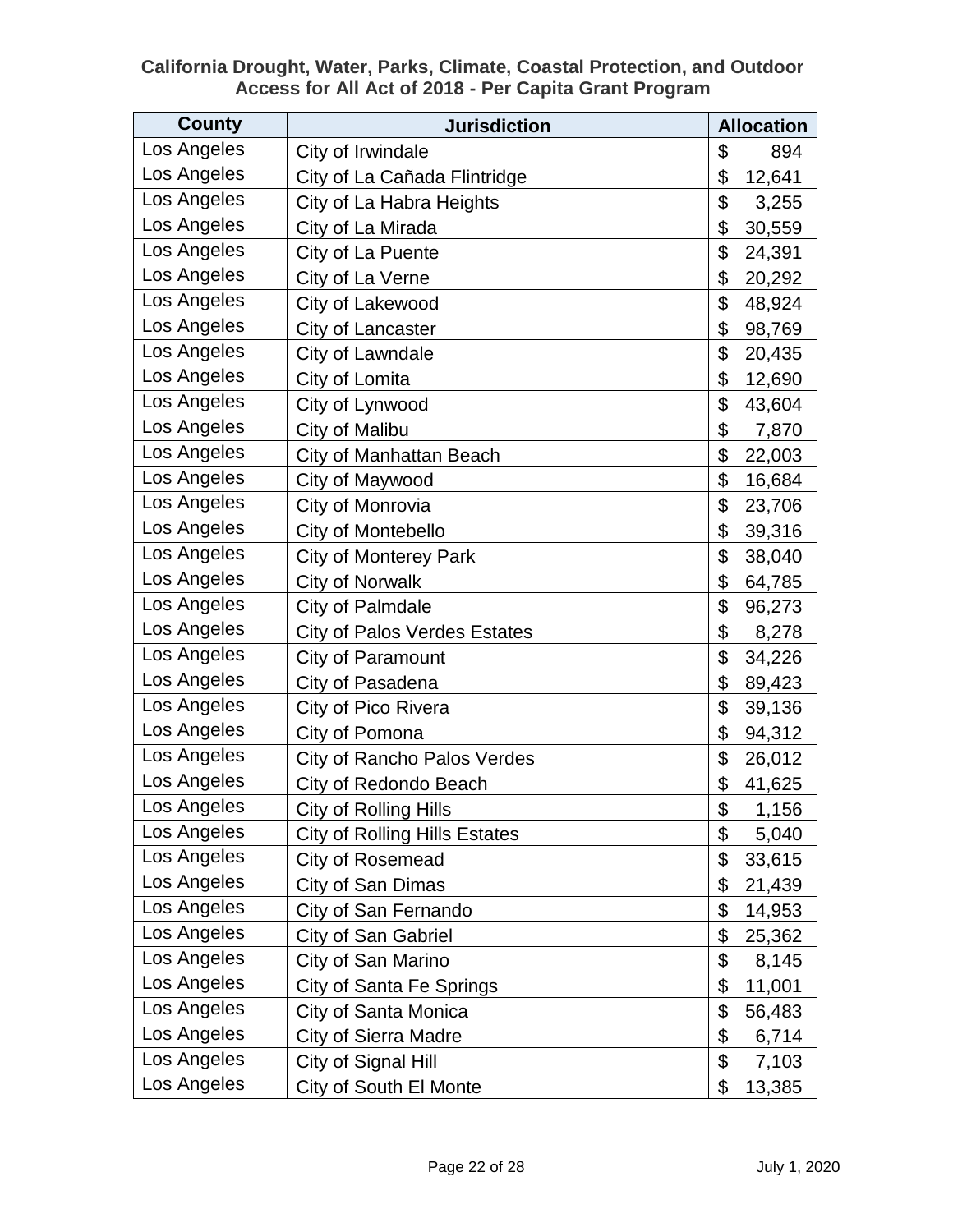| County      | <b>Jurisdiction</b>                            | <b>Allocation</b> |
|-------------|------------------------------------------------|-------------------|
| Los Angeles | City of South Gate                             | \$<br>59,977      |
| Los Angeles | City of South Pasadena                         | \$<br>16,040      |
| Los Angeles | City of Temple City                            | \$<br>21,732      |
| Los Angeles | <b>City of Torrance</b>                        | \$<br>90,488      |
| Los Angeles | City of Vernon                                 | \$<br>128         |
| Los Angeles | City of Walnut                                 | 18,672<br>\$      |
| Los Angeles | <b>City of West Covina</b>                     | \$<br>66,157      |
| Los Angeles | City of West Hollywood                         | \$<br>22,406      |
| Los Angeles | City of Westlake Village                       | \$<br>5,120       |
| Los Angeles | <b>City of Whittier</b>                        | \$<br>53,074      |
| Los Angeles | City of Agoura Hills                           | \$<br>12,738      |
| Los Angeles | <b>Miraleste RPD</b>                           | \$<br>593         |
| Los Angeles | Westfield Park Rec and Parkway District No. 12 | \$<br>513         |
| Orange      | City of Aliso Viejo                            | \$<br>31,751      |
| Orange      | City of Brea                                   | \$<br>27,874      |
| Orange      | City of Buena Park                             | \$<br>50,728      |
| Orange      | City of Costa Mesa                             | \$<br>69,568      |
| Orange      | City of Cypress                                | \$<br>29,987      |
| Orange      | City of Dana Point                             | \$<br>20,824      |
| Orange      | <b>City of Fountain Valley</b>                 | \$<br>33,806      |
| Orange      | City of Fullerton                              | \$<br>88,141      |
| Orange      | <b>City of Garden Grove</b>                    | \$<br>106,870     |
| Orange      | City of La Habra                               | \$<br>38,836      |
| Orange      | City of La Palma                               | \$<br>9,669       |
| Orange      | City of Laguna Beach                           | \$<br>14,276      |
| Orange      | City of Laguna Hills                           | \$<br>19,447      |
| Orange      | City of Laguna Niguel                          | \$<br>40,795      |
| Orange      | City of Laguna Woods                           | \$<br>10,096      |
| Orange      | City of Lake Forest                            | \$<br>52,773      |
| Orange      | <b>City of Los Alamitos</b>                    | \$<br>6,997       |
| Orange      | City of Mission Viejo                          | \$<br>58,939      |
| Orange      | <b>City of Newport Beach</b>                   | \$<br>53,284      |
| Orange      | City of Orange                                 | \$<br>84,734      |
| Orange      | City of Placentia                              | \$<br>30,885      |
| Orange      | City of Rancho Santa Margarita                 | \$<br>29,826      |
| Orange      | <b>City of San Clemente</b>                    | \$<br>39,974      |
| Orange      | City of San Juan Capistrano                    | \$<br>22,466      |
| Orange      | City of Seal Beach                             | \$<br>14,771      |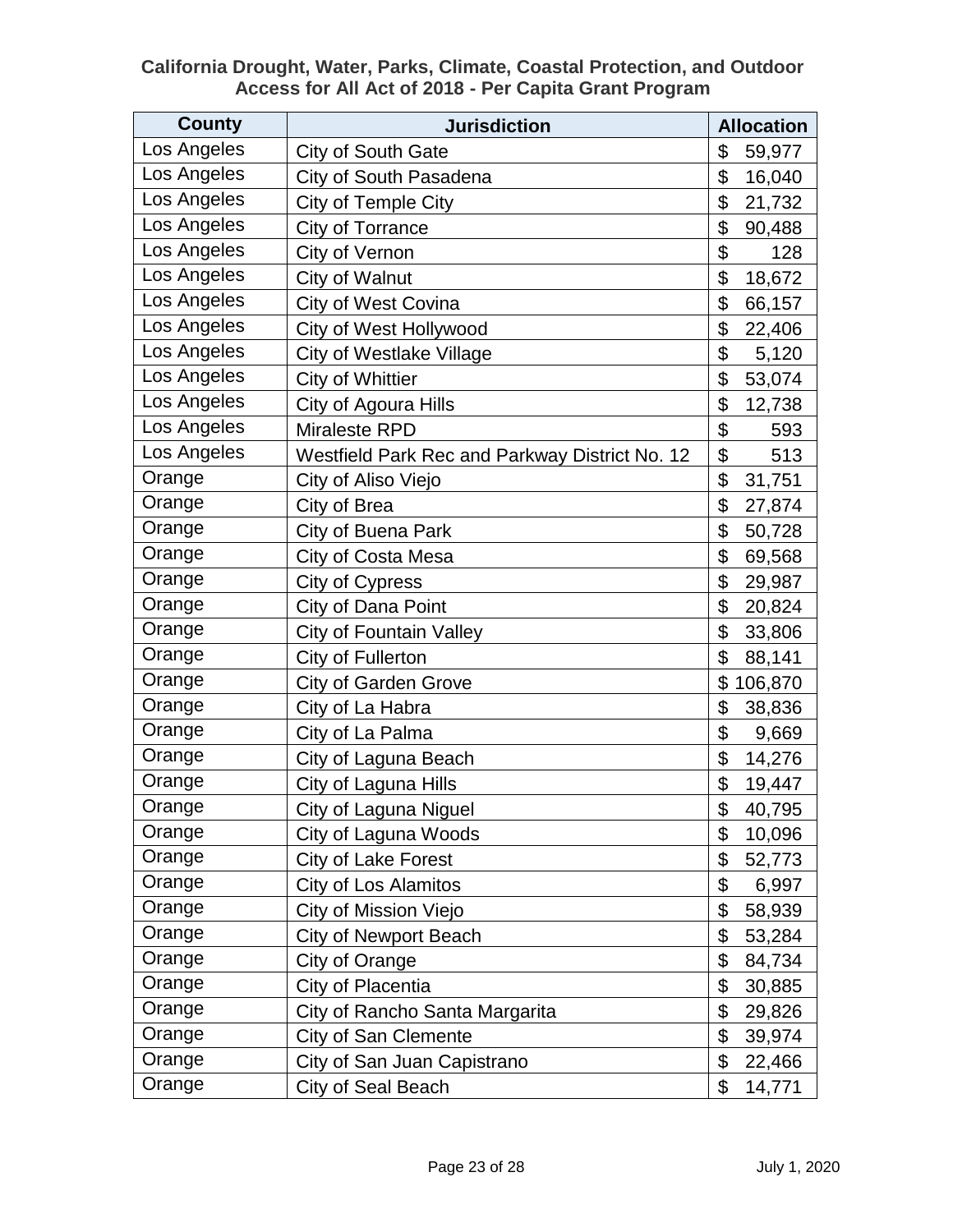| County     | <b>Jurisdiction</b>                 | <b>Allocation</b> |
|------------|-------------------------------------|-------------------|
| Orange     | City of Stanton                     | \$<br>24,024      |
| Orange     | City of Tustin                      | \$<br>50,327      |
| Orange     | City of Villa Park                  | \$<br>3,603       |
| Orange     | <b>City of Westminster</b>          | \$<br>57,742      |
| Orange     | City of Yorba Linda                 | \$<br>41,992      |
| Orange     | <b>Cypress RPD</b>                  | \$<br>29,987      |
| Orange     | Rossmoor CSD                        | \$<br>6,261       |
| Orange     | Silverado-Modjeska RPD              | \$<br>724         |
| Riverside  | <b>Beaumont-Cherry Valley RPD</b>   | \$<br>29,582      |
| Riverside  | City of Banning                     | \$<br>18,974      |
| Riverside  | City of Beaumont                    | \$<br>14,791      |
| Riverside  | City of Blythe                      | \$<br>11,874      |
| Riverside  | City of Calimesa                    | \$<br>5,598       |
| Riverside  | City of Canyon Lake                 | \$<br>6,859       |
| Riverside  | <b>City of Cathedral City</b>       | \$<br>33,487      |
| Riverside  | City of Coachella                   | \$<br>28,329      |
| Riverside  | City of Corona                      | \$<br>103,029     |
| Riverside  | <b>City of Desert Hot Springs</b>   | \$<br>17,654      |
| Riverside  | City of Hemet                       | \$<br>51,800      |
| Riverside  | City of Indian Wells                | \$<br>3,328       |
| Riverside  | City of Indio                       | \$<br>19,297      |
| Riverside  | City of La Quinta                   | \$<br>25,730      |
| Riverside  | City of Lake Elsinore               | \$<br>38,473      |
| Riverside  | City of Menifee                     | \$<br>57,123      |
| Riverside  | City of Murrieta                    | \$<br>69,675      |
| Riverside  | City of Norco                       | \$<br>16,356      |
| Riverside  | <b>City of Palm Desert</b>          | \$<br>32,775      |
| Riverside  | City of Palm Springs                | \$<br>29,785      |
| Riverside  | City of Perris                      | \$<br>47,672      |
| Riverside  | City of Rancho Mirage               | \$<br>11,452      |
| Riverside  | City of San Jacinto                 | \$<br>19,032      |
| Riverside  | City of Temecula                    | \$<br>69,174      |
| Riverside  | City of Wildomar                    | \$<br>22,043      |
| Riverside  | Jurupa Area RPD                     | \$<br>76,398      |
| Riverside  | Jurupa CSD                          | \$<br>36,092      |
| Riverside  | Lake Hemet Municipal Water District | \$<br>32,339      |
| Sacramento | <b>Arcade Creek RPD</b>             | \$<br>14,487      |
| Sacramento | <b>Arden Manor RPD</b>              | \$<br>4,860       |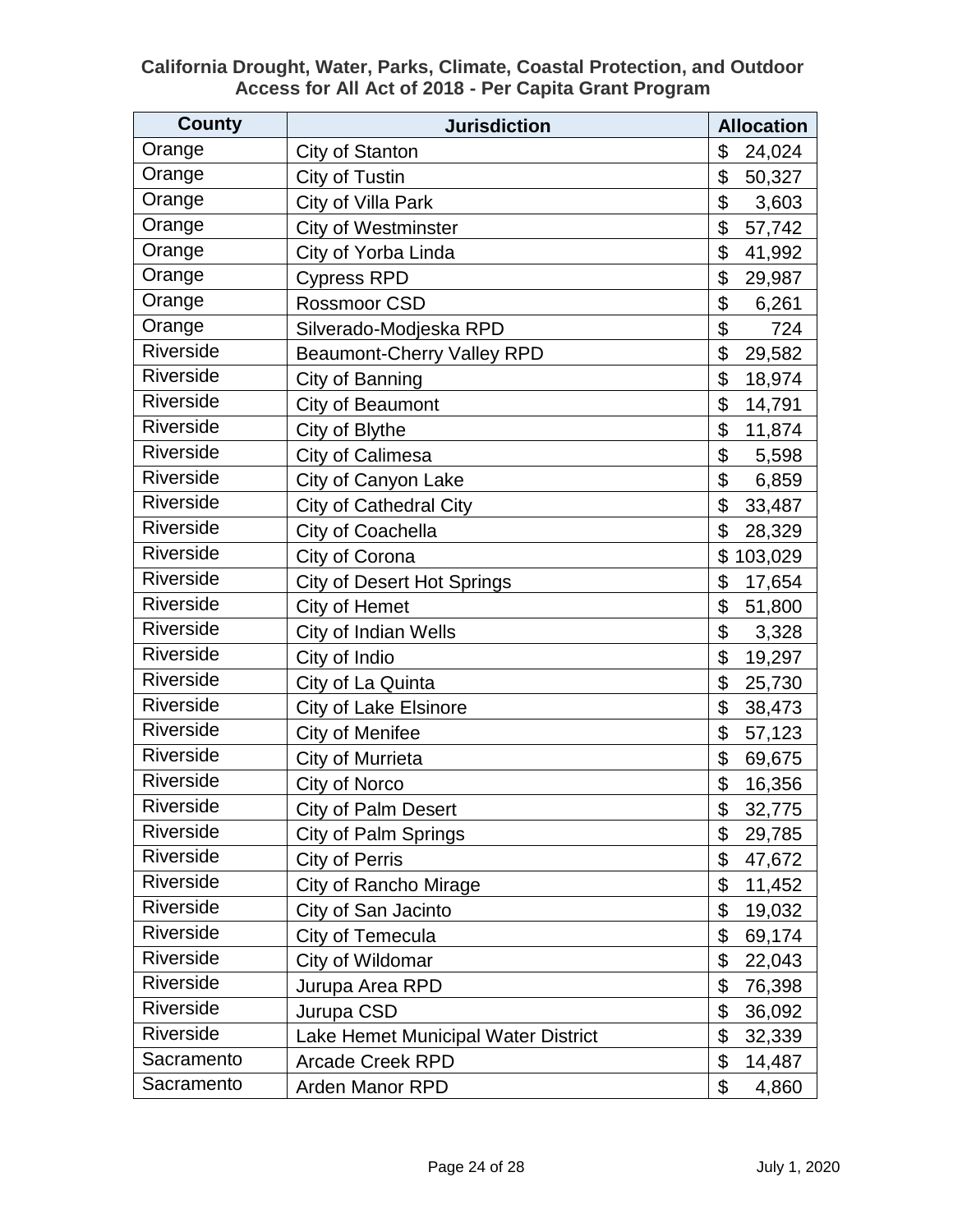| <b>County</b>  | <b>Jurisdiction</b>             | <b>Allocation</b> |  |
|----------------|---------------------------------|-------------------|--|
| Sacramento     | <b>Arden Park RPD</b>           | \$<br>2,567       |  |
| Sacramento     | <b>Carmichael RPD</b>           | \$<br>26,596      |  |
| Sacramento     | <b>City of Citrus Heights</b>   | \$<br>52,939      |  |
| Sacramento     | City of Folsom                  | \$<br>47,964      |  |
| Sacramento     | City of Galt                    | \$<br>16,196      |  |
| Sacramento     | City of Isleton                 | \$<br>491         |  |
| Sacramento     | City of Rancho Cordova          | \$<br>45,515      |  |
| Sacramento     | Cordova RPD                     | \$<br>72,861      |  |
| Sacramento     | <b>Cosumnes CSD</b>             | \$<br>105,194     |  |
| Sacramento     | <b>Fair Oaks RPD</b>            | \$<br>21,490      |  |
| Sacramento     | <b>Fulton-El Camino RPD</b>     | \$<br>19,080      |  |
| Sacramento     | <b>Mission Oaks RPD</b>         | \$<br>37,361      |  |
| Sacramento     | North Highlands RPD             | \$<br>27,006      |  |
| Sacramento     | Orangevale RPD                  | \$<br>20,756      |  |
| Sacramento     | Rio Linda/Elverta RPD           | \$<br>15,891      |  |
| Sacramento     | Southgate RPD                   | \$<br>76,590      |  |
| Sacramento     | <b>Sunrise RPD</b>              | \$<br>99,920      |  |
| San Bernardino | <b>Baker CSD</b>                | \$<br>428         |  |
| San Bernardino | <b>Barstow Heights CSD</b>      | \$<br>1,083       |  |
| San Bernardino | <b>Big River CSD</b>            | \$<br>1,100       |  |
| San Bernardino | City of Adelanto                | \$<br>20,878      |  |
| San Bernardino | City of Barstow                 | \$<br>14,617      |  |
| San Bernardino | City of Big Bear Lake           | \$<br>3,338       |  |
| San Bernardino | City of Chino                   | \$<br>54,902      |  |
| San Bernardino | City of Chino Hills             | \$<br>51,562      |  |
| San Bernardino | City of Colton                  | \$<br>32,835      |  |
| San Bernardino | <b>City of Grand Terrace</b>    | \$<br>7,654       |  |
| San Bernardino | City of Hesperia                | \$<br>14,723      |  |
| San Bernardino | City of Highland                | \$<br>34,091      |  |
| San Bernardino | City of Loma Linda              | \$<br>14,668      |  |
| San Bernardino | City of Montclair               | \$<br>23,600      |  |
| San Bernardino | <b>City of Needles</b>          | \$<br>3,164       |  |
| San Bernardino | City of Ontario                 | \$<br>108,954     |  |
| San Bernardino | City of Rancho Cucamonga        | \$<br>108,790     |  |
| San Bernardino | City of Redlands                | \$<br>43,733      |  |
| San Bernardino | City of Rialto                  | \$<br>65,422      |  |
| San Bernardino | <b>City of Twentynine Palms</b> | \$<br>16,502      |  |
| San Bernardino | City of Upland                  | \$<br>47,118      |  |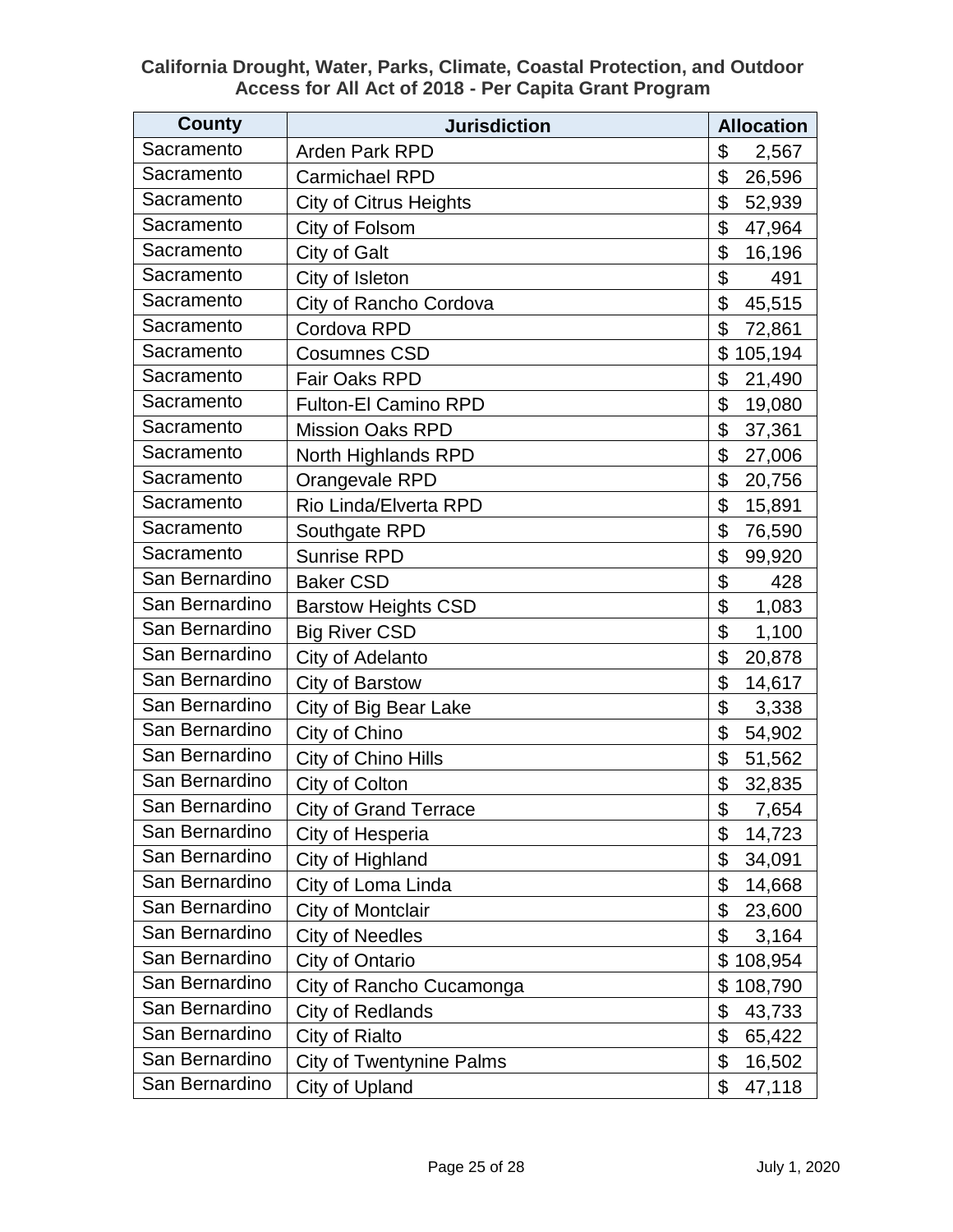| <b>County</b>  | <b>Jurisdiction</b>                         | <b>Allocation</b> |  |
|----------------|---------------------------------------------|-------------------|--|
| San Bernardino | City of Victorville                         | \$<br>77,341      |  |
| San Bernardino | City of Yucaipa                             | \$<br>32,809      |  |
| San Bernardino | Daggett CSD                                 | \$<br>306         |  |
| San Bernardino | <b>Helendale CSD</b>                        | \$<br>4,337       |  |
| San Bernardino | Hesperia RPD                                | \$<br>44,171      |  |
| San Bernardino | Morongo Valley CSD                          | \$<br>2,171       |  |
| San Bernardino | Newberry CSD                                | \$<br>1,689       |  |
| San Bernardino | Phelan Piñon Hill CSD                       | \$<br>1,345       |  |
| San Bernardino | Rim of the World RPD                        | \$<br>17,666      |  |
| San Bernardino | Town of Apple Valley                        | \$<br>45,839      |  |
| San Bernardino | Town of Yucca Valley                        | \$<br>13,345      |  |
| San Bernardino | Wrightwood CSD                              | \$<br>3,522       |  |
| San Bernardino | Yermo CSD                                   | \$<br>1,258       |  |
| San Diego      | City of Coronado                            | \$<br>14,981      |  |
| San Diego      | City of Del Mar                             | \$<br>2,720       |  |
| San Diego      | City of El Cajon, Recreation Dept           | \$<br>64,384      |  |
| San Diego      | City of Encinitas                           | \$<br>38,743      |  |
| San Diego      | City of Escondido                           | \$<br>93,351      |  |
| San Diego      | <b>City of Imperial Beach</b>               | \$<br>16,502      |  |
| San Diego      | City of La Mesa, Community Services         | \$<br>37,442      |  |
| San Diego      | <b>City of Lemon Grove</b>                  | \$<br>16,264      |  |
| San Diego      | City of National City                       | \$<br>38,081      |  |
| San Diego      | City of Oceanside                           | \$<br>107,568     |  |
| San Diego      | City of Poway                               | \$<br>30,755      |  |
| San Diego      | City of San Marcos                          | \$<br>58,532      |  |
| San Diego      | City of Santee                              | \$<br>35,698      |  |
| San Diego      | City of Solana Beach                        | \$<br>8,519       |  |
| San Diego      | City of Vista                               | \$<br>62,333      |  |
| San Diego      | Jacumba CSD                                 | \$<br>367         |  |
| San Diego      | Lake Cuyamaca RPD                           | \$<br>367         |  |
| San Diego      | Ramona MWD                                  | \$<br>21,775      |  |
| San Diego      | <b>Valley Center Parks &amp; Recreation</b> | \$<br>11,773      |  |
| San Joaquin    | City of Escalon                             | \$<br>4,619       |  |
| San Joaquin    | City of Lathrop                             | \$<br>14,668      |  |
| San Joaquin    | City of Lodi                                | \$<br>41,727      |  |
| San Joaquin    | City of Manteca                             | \$<br>51,205      |  |
| San Joaquin    | City of Ripon                               | \$<br>10,154      |  |
| San Joaquin    | City of Tracy                               | \$<br>56,114      |  |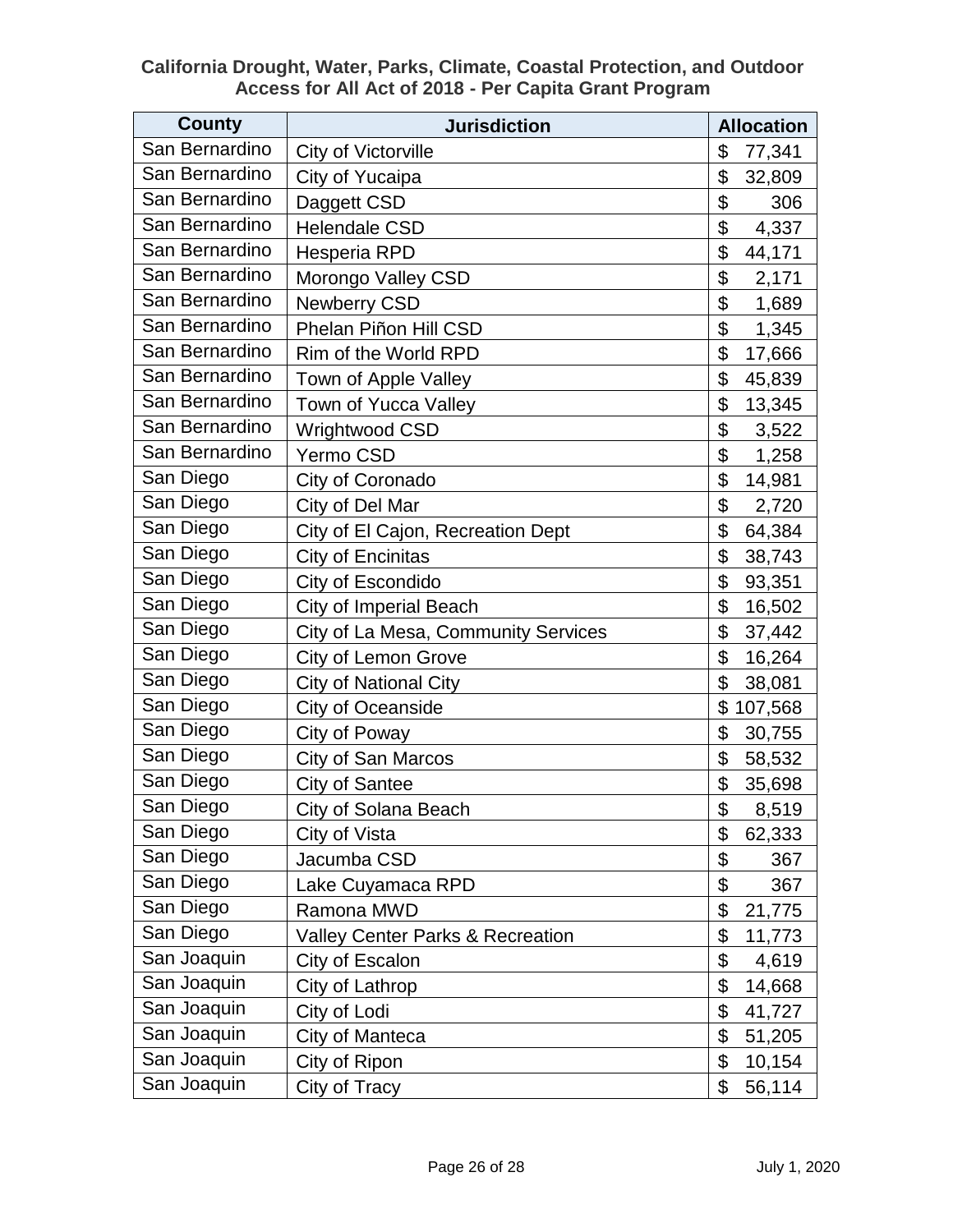| <b>County</b> | <b>Jurisdiction</b>         | <b>Allocation</b> |        |
|---------------|-----------------------------|-------------------|--------|
| San Joaquin   | <b>Mountain House CSD</b>   | \$                | 12,574 |
| San Mateo     | City of Belmont             | \$                | 16,808 |
| San Mateo     | City of Brisbane            | \$                | 2,885  |
| San Mateo     | City of Burlingame          | \$                | 18,581 |
| San Mateo     | City of Daly City           | \$                | 66,693 |
| San Mateo     | City of East Palo Alto      | \$                | 18,641 |
| San Mateo     | City of Foster City         | \$                | 20,593 |
| San Mateo     | City of Half Moon Bay       | \$                | 7,720  |
| San Mateo     | City of Menlo Park          | \$                | 20,998 |
| San Mateo     | City of Millbrae            | \$                | 14,151 |
| San Mateo     | City of Pacifica            | \$                | 23,480 |
| San Mateo     | <b>City of Redwood City</b> | \$                | 52,980 |
| San Mateo     | City of San Bruno           | \$                | 27,683 |
| San Mateo     | City of San Carlos          | \$                | 18,335 |
| San Mateo     | City of San Mateo           | \$                | 63,869 |
| San Mateo     | City of South San Francisco | \$                | 40,997 |
| San Mateo     | <b>Highlands RD</b>         | \$                | 1,340  |
| San Mateo     | Ladera RD                   | \$                | 795    |
| San Mateo     | Town of Atherton            | \$                | 4,424  |
| San Mateo     | Town of Colma               | \$                | 922    |
| San Mateo     | Town of Hillsborough        | \$                | 6,678  |
| San Mateo     | Town of Portola Valley      | \$                | 2,811  |
| San Mateo     | Town of Woodside            | \$                | 3,401  |
| Santa Clara   | <b>City of Campbell</b>     | \$                | 25,670 |
| Santa Clara   | City of Cupertino           | \$                | 36,597 |
| Santa Clara   | City of Gilroy              | \$                | 34,182 |
| Santa Clara   | City of Los Altos           | \$                | 18,790 |
| Santa Clara   | City of Milpitas            | \$                | 46,591 |
| Santa Clara   | <b>City of Monte Sereno</b> | \$                | 2,219  |
| Santa Clara   | City of Morgan Hill         | \$                | 27,957 |
| Santa Clara   | City of Mountain View       | \$                | 50,959 |
| Santa Clara   | City of Palo Alto           | \$                | 41,027 |
| Santa Clara   | City of Santa Clara         | \$                | 78,670 |
| Santa Clara   | City of Saratoga            | \$                | 18,889 |
| Santa Clara   | City of Sunnyvale           | \$                | 94,835 |
| Santa Clara   | Rancho Rinconada RPD        | \$                | 2,689  |
| Santa Clara   | Town of Los Altos Hills     | \$                | 5,331  |
| Santa Clara   | Town of Los Gatos           | \$                | 18,778 |